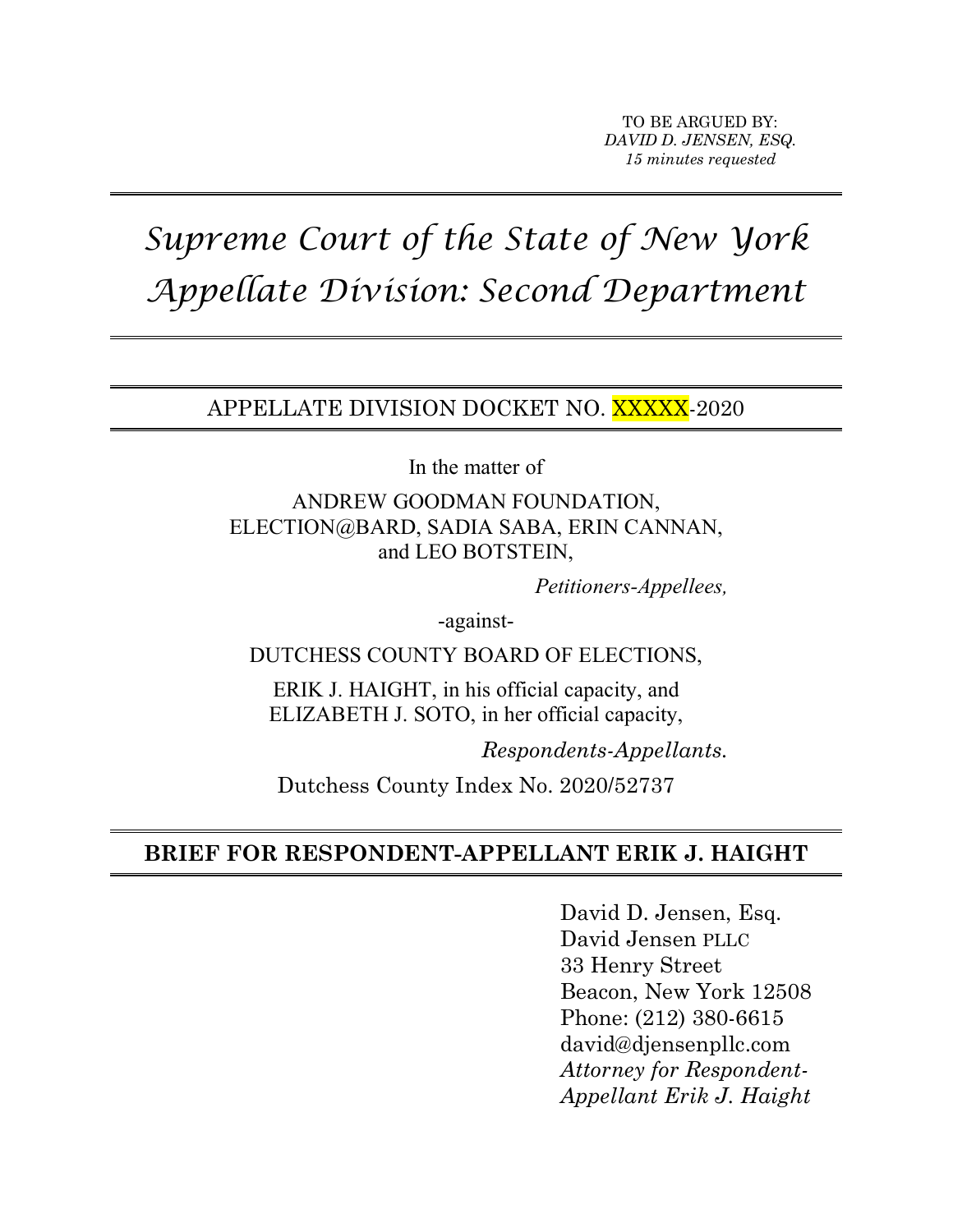## **TABLE OF CONTENTS**

| $\bf{I}$   | The Court Erred in Granting Relief on the Basis of<br>Considerations that were Not Before the Board of<br>Elections at the Time of the Polling Place Designation  13 |  |
|------------|----------------------------------------------------------------------------------------------------------------------------------------------------------------------|--|
| II         | The Court Erred Because there was No Final                                                                                                                           |  |
| $\rm{III}$ | The Court Below Abused its Discretion in Ordering a<br>Polling Place Change 11 Days Before the Election  19                                                          |  |
| IV)        |                                                                                                                                                                      |  |
|            |                                                                                                                                                                      |  |
|            |                                                                                                                                                                      |  |
|            |                                                                                                                                                                      |  |
|            |                                                                                                                                                                      |  |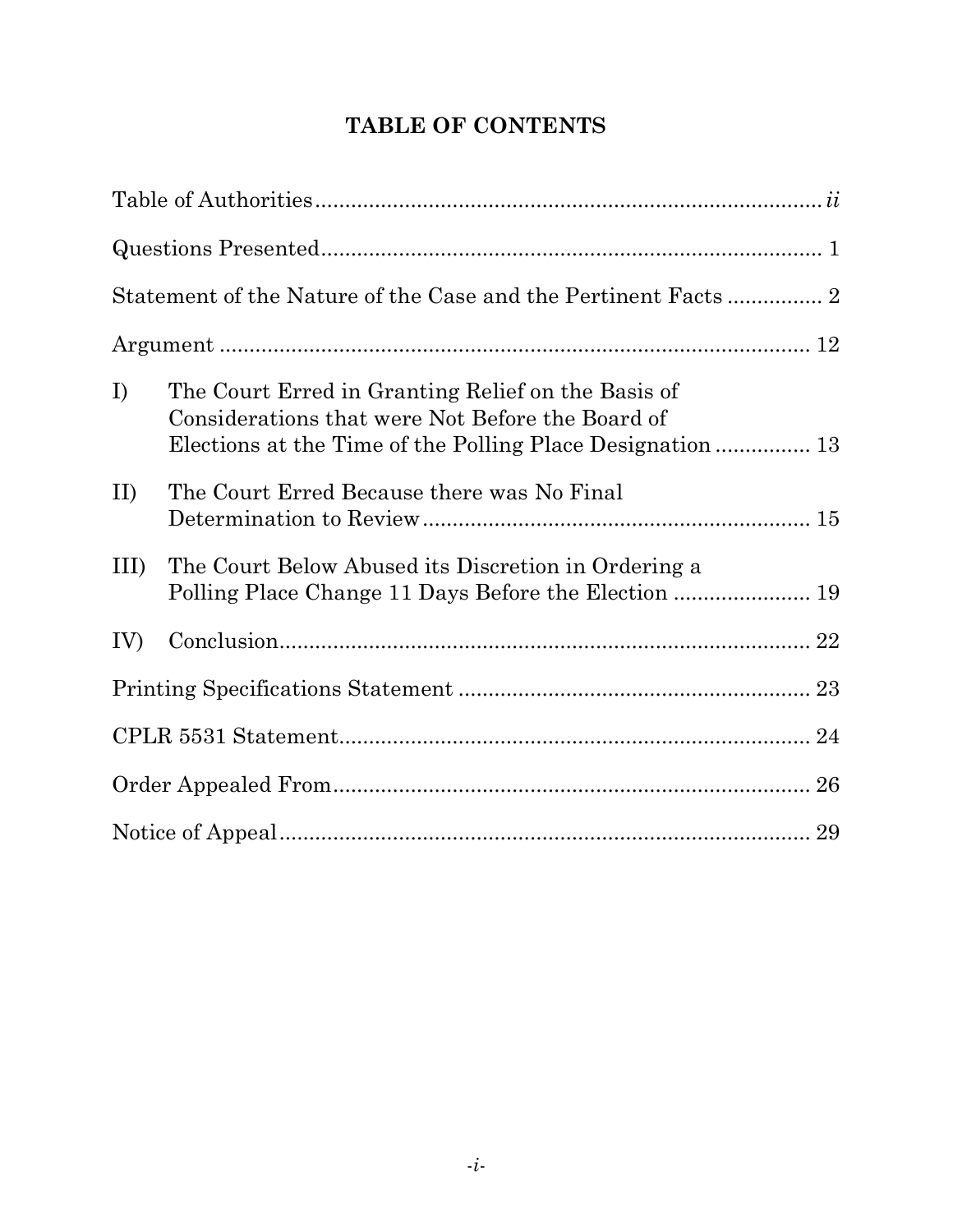# **TABLE OF AUTHORITIES**

## **Cases**

| Corso v. Albany Co. Bd. of Elections, 90 A.D.2d 637 (3d Dep't),                                                |  |
|----------------------------------------------------------------------------------------------------------------|--|
| De Milio v. Borghard, 55 N.Y.2d 216, 448 N.Y.S.2d 441 (1982)  15, 17                                           |  |
| <i>Elow v. Svenningsen,</i> 58 A.D.3d 674, 873 N.Y.S.2d 319                                                    |  |
| Hamptons Hospital & Medical Center, Inc. v. Moore,                                                             |  |
| Kellner v. City of New York Dep't of Sanitation,                                                               |  |
| Koeppel v. Southard, 30 Misc. 2d 463                                                                           |  |
| Krowe v. Westchester Co. Bd. of Elections, 155 A.D.3d 672,                                                     |  |
| Lisa v. Bd. of Elections, 54 A.D.2d 746, 387 N.Y.S.2d 876                                                      |  |
| Montauk Improvement, Inc. v. Proccacino, 41 N.Y.2d 913,                                                        |  |
| New York City Health & Hospitals Corp. v. McBarnette,                                                          |  |
| <i>Ordonez v. City of New York, 60 Misc. 3d 1213(A),</i><br>110 N.Y.S.3d 222 (Supr. Ct., New York Co. 2018) 15 |  |
| Scherbyn v. Boces, 77 N.Y.2d 753, 570 N.Y.S.2d 474 (1991)  13-14, 17                                           |  |
|                                                                                                                |  |
| Tamulinas v. Bd. of Educ., 279 A.D.2d 527,                                                                     |  |
| <b>Statutes</b>                                                                                                |  |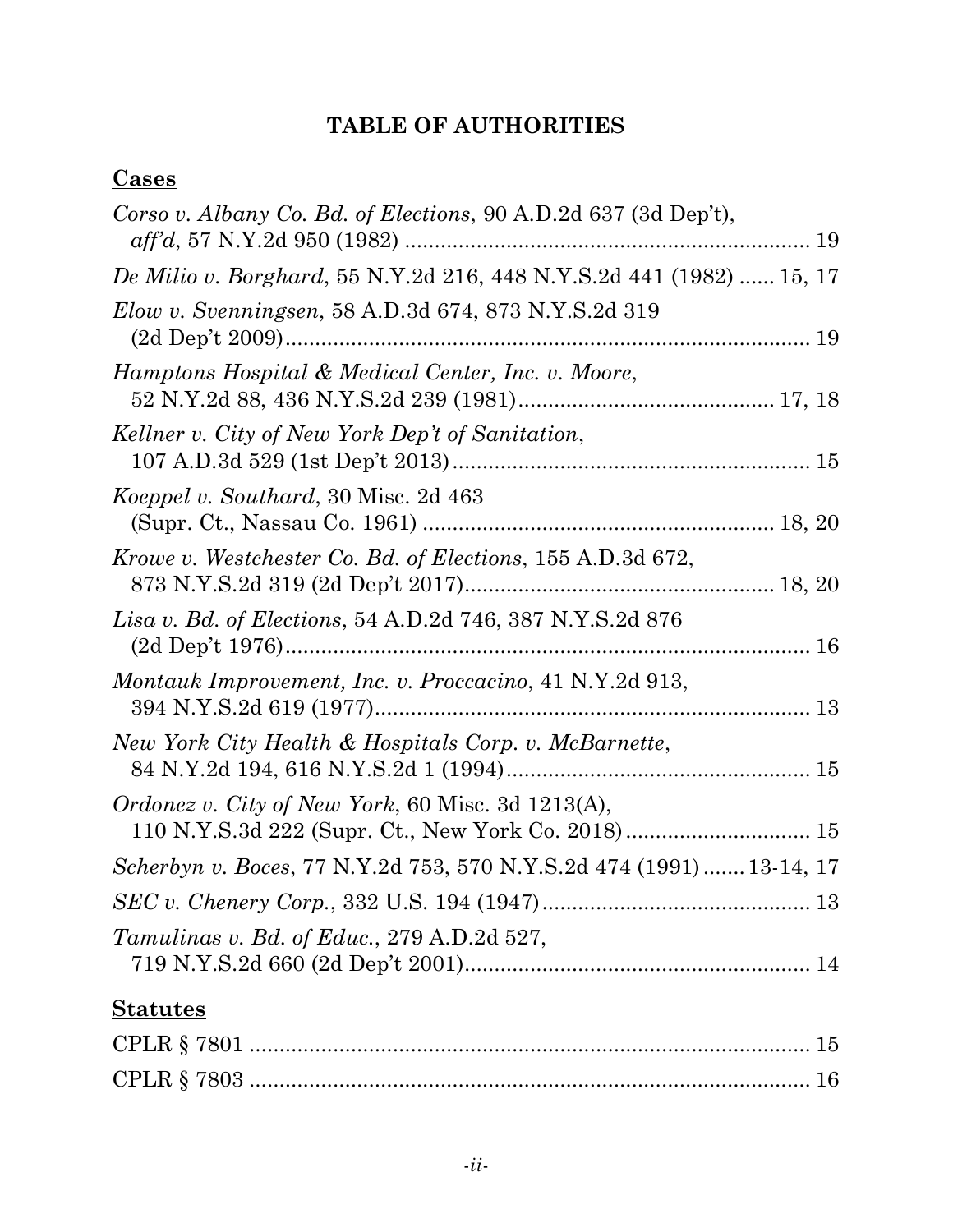Election Law § 4-104 ......................................................................... *passim*

## **Other Authorities**

| New York State Department of Health, Interim Guidance for |  |
|-----------------------------------------------------------|--|
| Higher Education During the COVID-19 Public Health        |  |
| Emergency (Jun. 28, 2020), <i>available at</i>            |  |
| https://www.governor.ny.gov/sites/governor.ny.gov/files/- |  |
| atoms/files/Higher Education Detailed Guidelines.pdf      |  |
|                                                           |  |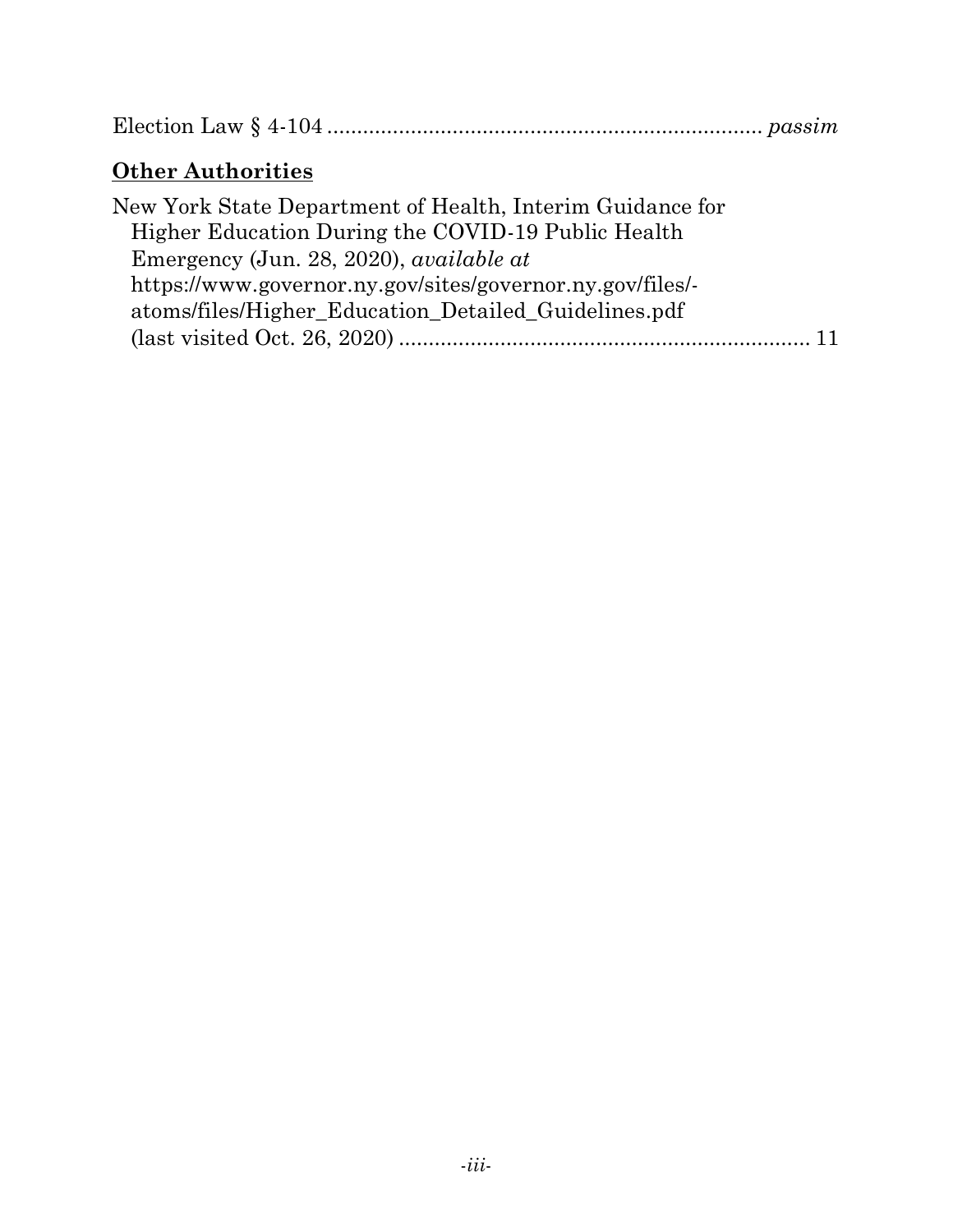#### **QUESTIONS PRESENTED**

This appeal presents three questions:

First, did the court below err when it granted relief on the basis of considerations that were not before the Dutchess County Board of Elections when it designated polling places on March 13, 2020?

Second, did the court below err when it reviewed a discretionary action that was not final because the Dutchess County Board of Elections had neither taken nor resolved not to take action?

Third, did the court below abuse its discretion when it ordered the Dutchess County Board of Elections to change a polling place 11 days before an election, where retaining the lawfully designated polling place would not have prevented anyone from voting?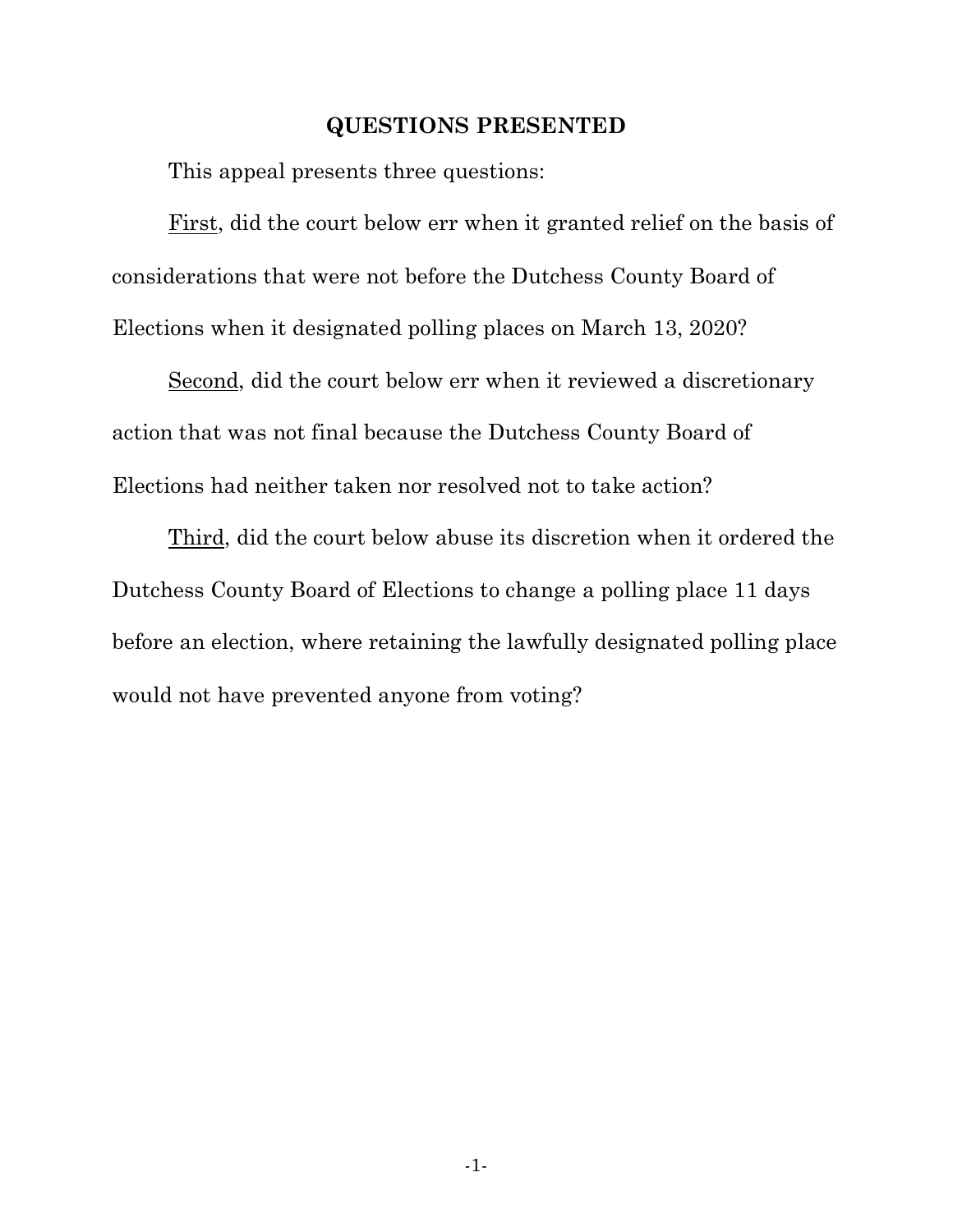#### **STATEMENT OF THE NATURE OF THE CASE AND THE PERTINENT FACTS**

This is an Article 78 proceeding that challenges a polling place designation by Respondent Dutchess County Board of Elections (the "Board"). Petitioners seek an order directing the Board to change a polling place from its designated location—St. John's Episcopal Church in Barrytown, New York—to one on the campus of Bard College. (Appx15) On October 14, 2020, the Supreme Court issued a Decision and Order that denied relief to Petitioners. (Appx110-11) On Friday, October 23, 2020, at approximately 6:00 p.m., the Supreme Court granted Petitioners' motion to renew and ordered Respondents to move the polling place to a location on Bard's campus "in time for in-person voting on November 3, 2020." (Appx146).

Section 4-104 of the Election Law governs the designation of polling places. Pertinently, it provides that local boards of elections "shall, in consultation with each city, town and village, designate the polling places in each election district." Election Law § 4-104(1). Furthermore, "polling places must be designated by March fifteenth, of each year, and shall be effective for one year thereafter." *Id.*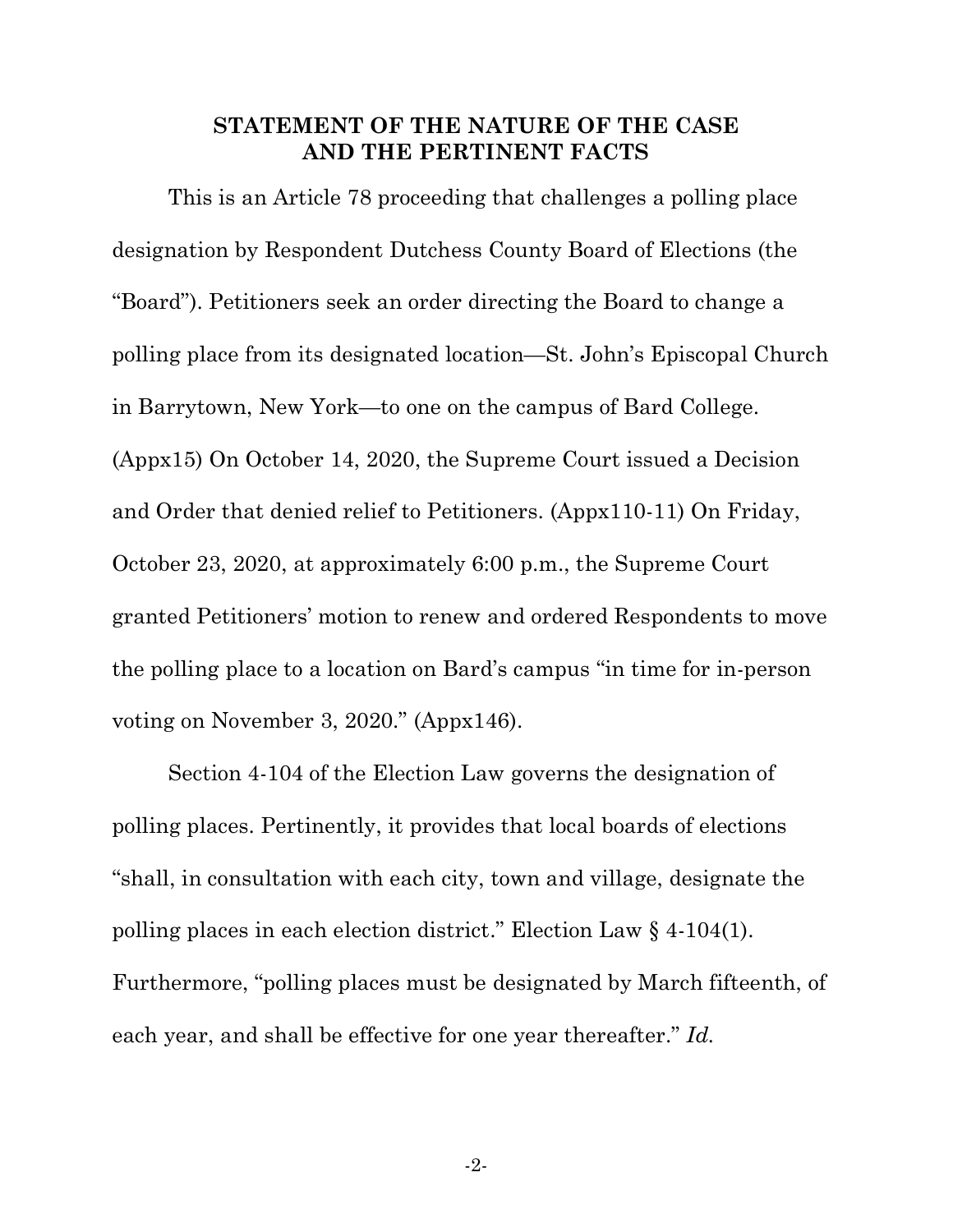Accordingly, the Board issued a resolution that designated the polling places for Dutchess County on Friday, March 13, 2020. (Appx61-67)

That resolution designated St. John's Episcopal Church in Barrytown, New York as the polling place for Election District 5 in Red Hook, New York. (Appx65) This location has served as the polling place for this election district since at least 2011. (Appx58) There are 1,035 voters in this election district. (Appx49) The election district's area is between about 5.3 to 5.5 miles from north to south and 1.4 to 1.7 miles from east to west. (Appx52)

Of the 1,035 registered voters in the election district, 670 (65%) have addresses on Bard's campus, while 365 (35%) live elsewhere. (Appx49) The longstanding polling place, St. John's Episcopal Church, is located about 0.3 mile south of Bard's property. (Appx55) During elections, Bard provides a shuttle to its students that takes them from a location on its campus to the polling place. (Appx19) If the polling place is changed from St. John's Episcopal Church to the location Petitioners prefer, some voters in the election district will have to travel further than they currently do. (Appx57)

-3-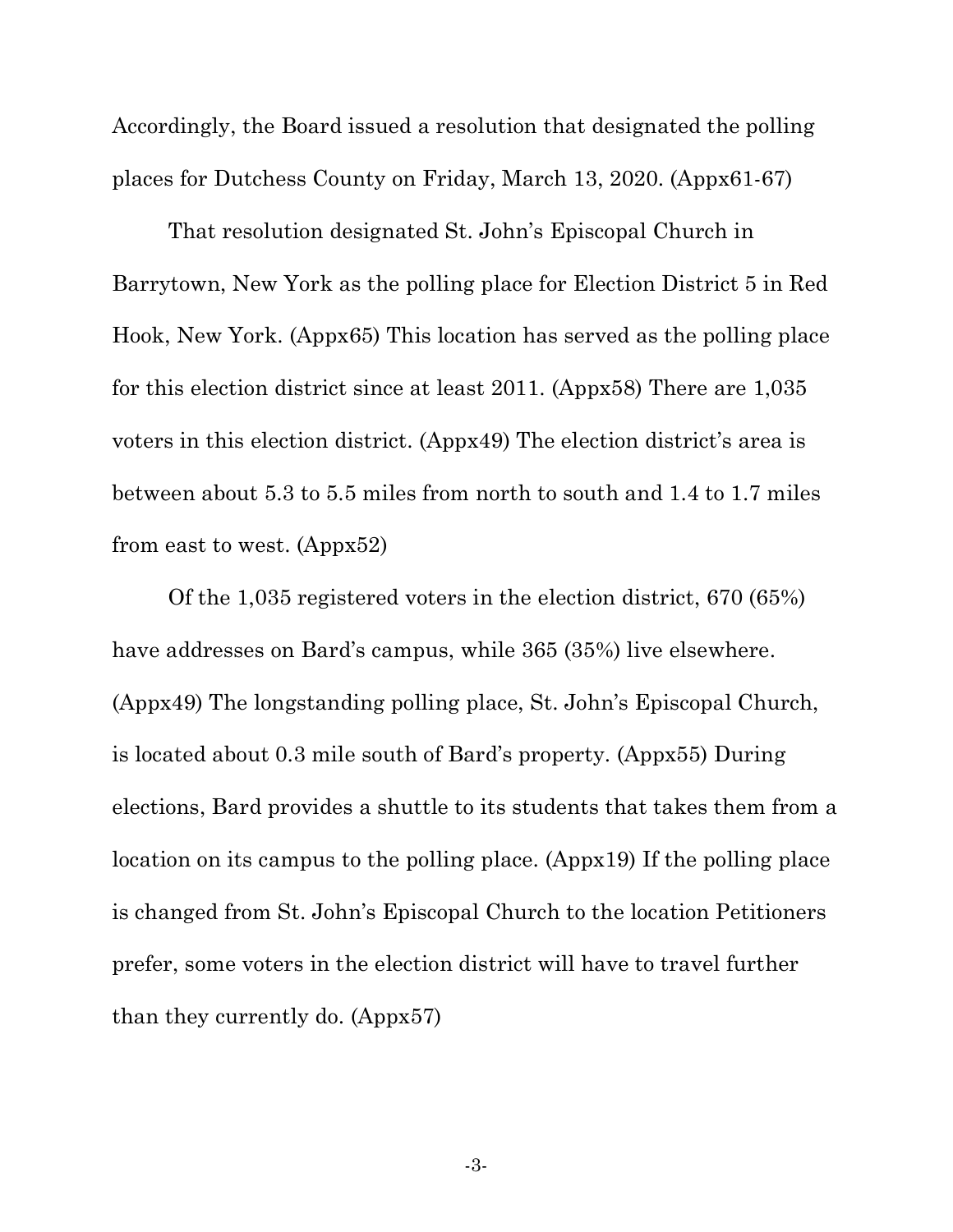The only agency action that the Verified Petition identifies is the Board's March 13, 2020 designation of polling places. (Appx6) The Verified Petition does not identify any other decision or act by the Board.

The Verified Petition identifies two ways in which they provided information to the Board at the time of the March 2020 decision. First, the Verified Petition includes as an exhibit a letter that two Petitioners sent to the Board on February 28, 2020. (Appx38-39) This letter provided three considerations that, in the Petitioners' view, would support a polling place on Bard's campus:

> 1) allow pedestrian accessibility that is currently lacking (no sidewalks and poor street lighting near the current location for the voting district), 2) provide access to the designated location via a public transit route, and 3) ensure that voters are not disenfranchised and deprived of their state and federal rights to participate in the election process.

(Appx38) Aside from this letter, the only way in which the Verified Petition reflects any request to or communication with the Board is with the generalized and non-specific statement that "Petitioners have long and repeatedly requested that the Dutchess County Board of Elections ('Dutchess BOE') designate Bard's Bertelsmann Campus

-4-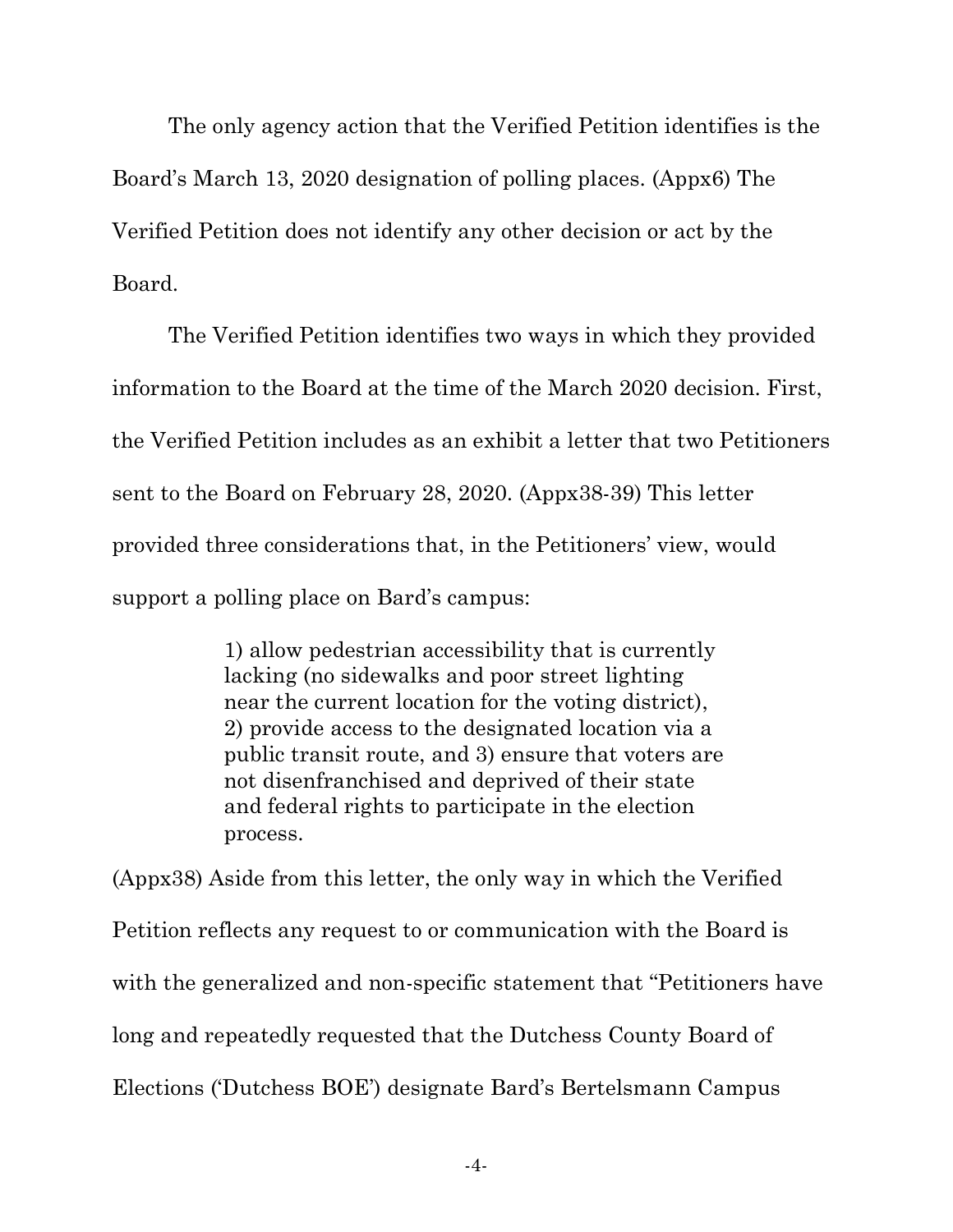Center (the 'Bard location') in lieu of or in addition to the Church as a polling place." (Appx3)

In seeking relief, Petitioners relied primarily on five declarations that individuals had executed in September 2020, just prior to filing this action. (Appx18-36) None of those declarations identified any information that had been before the Board at the time of its March 2020 decision. (*See* Appx18-36) Furthermore, none of the declarations asserted that any information or request had been provided to the Board since March 2020. (*See* Appx18-36) Rather, one Bard student and two Bard administrators testified, in substance, that it would be more convenient to vote if the polling place were on campus. (*See* Appx18-29) One Bard administrator testified that she had inspected St. John's Episcopal Church on September 2, 2020 and had formed the opinion that it was, at that time, out of compliance with the Americans with Disabilities Act. (*See* Appx30-33) Finally, a Bard professor identified herself as an expert and opined that because St. John's Church is "estimated at 500 square feet," while "the larger space available at Bard" is "estimated at 1500 square feet," she had determined that there is a 4 times greater risk of transmission at St. John's Church. (*See*

-5-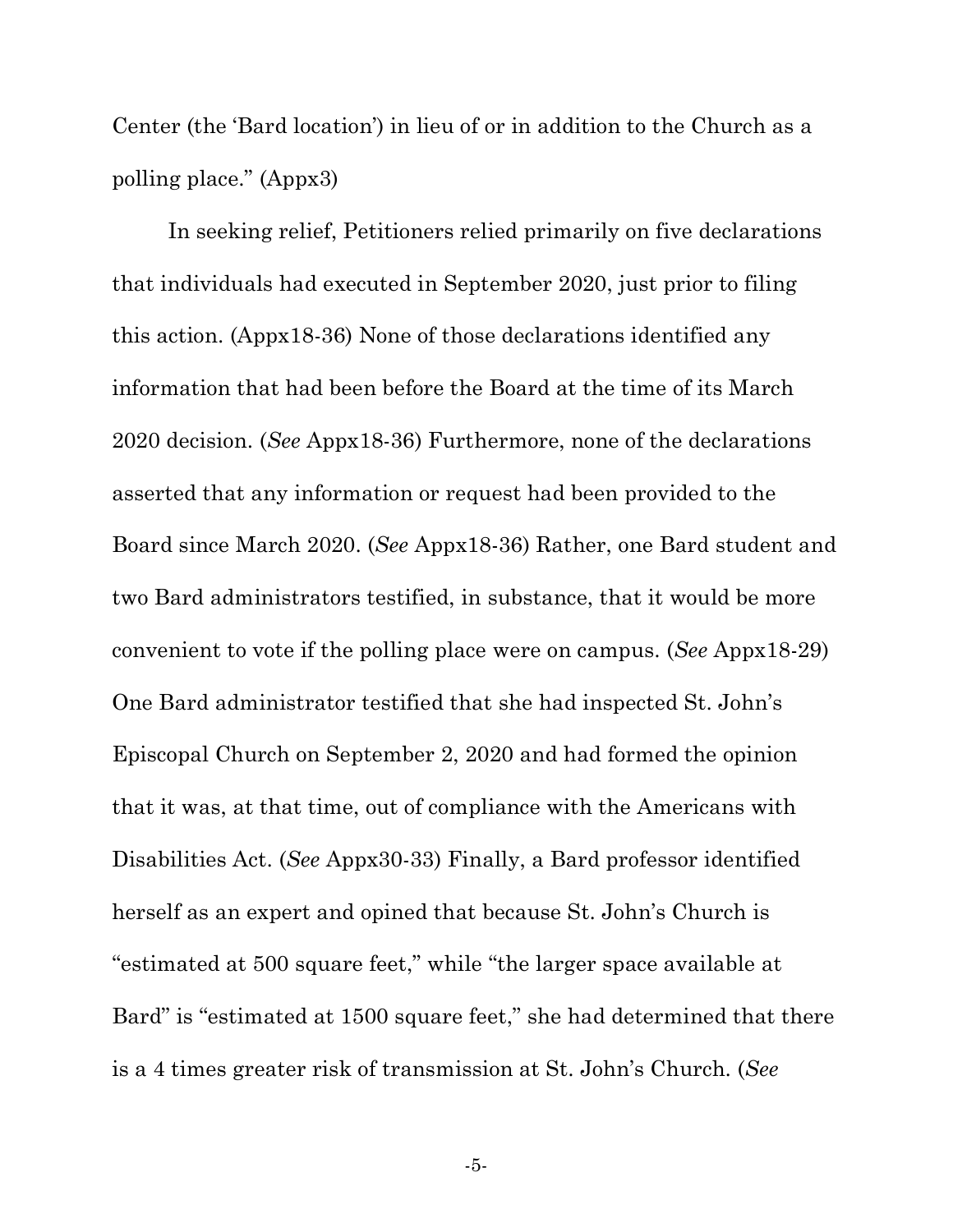Appx34-36). She said this conclusion was "[b]ased solely on the sizes of the two facilities, and given the specific characteristics of the virus that causes covid-19." (Appx35) St. John's Episcopal Church is actually 731.5 square feet. (Appx58)

Section 4-104 provides that boards of election have "discretion" to find that a designated polling place is "unsuitable or unsafe," and if so, "then the board of elections is empowered to select an alternative meeting place." Election Law § 4-104(1). The Verified Petition does not cite this language, and it does not assert that the Board of Elections should have subsequently found that St. John's Episcopal Church had become unsuitable or unsafe. (*See* Appx1-15) It does not, for example, allege that the Petitioners had contacted the Board to suggest that they change the polling place at any point after February 28, 2020. (*See*  Appx1-15) Notably, over the summer the Board changed several other designated polling places in light of COVID-19 concerns. (Appx59)

Prior to the filing of this proceeding, Commissioner Haight was unaware of any request to make changes to the polling place at issue here because of COVID-19. (Appx58) However, after reviewing Petitioners' moving papers in the court below, which raised the issue,

-6-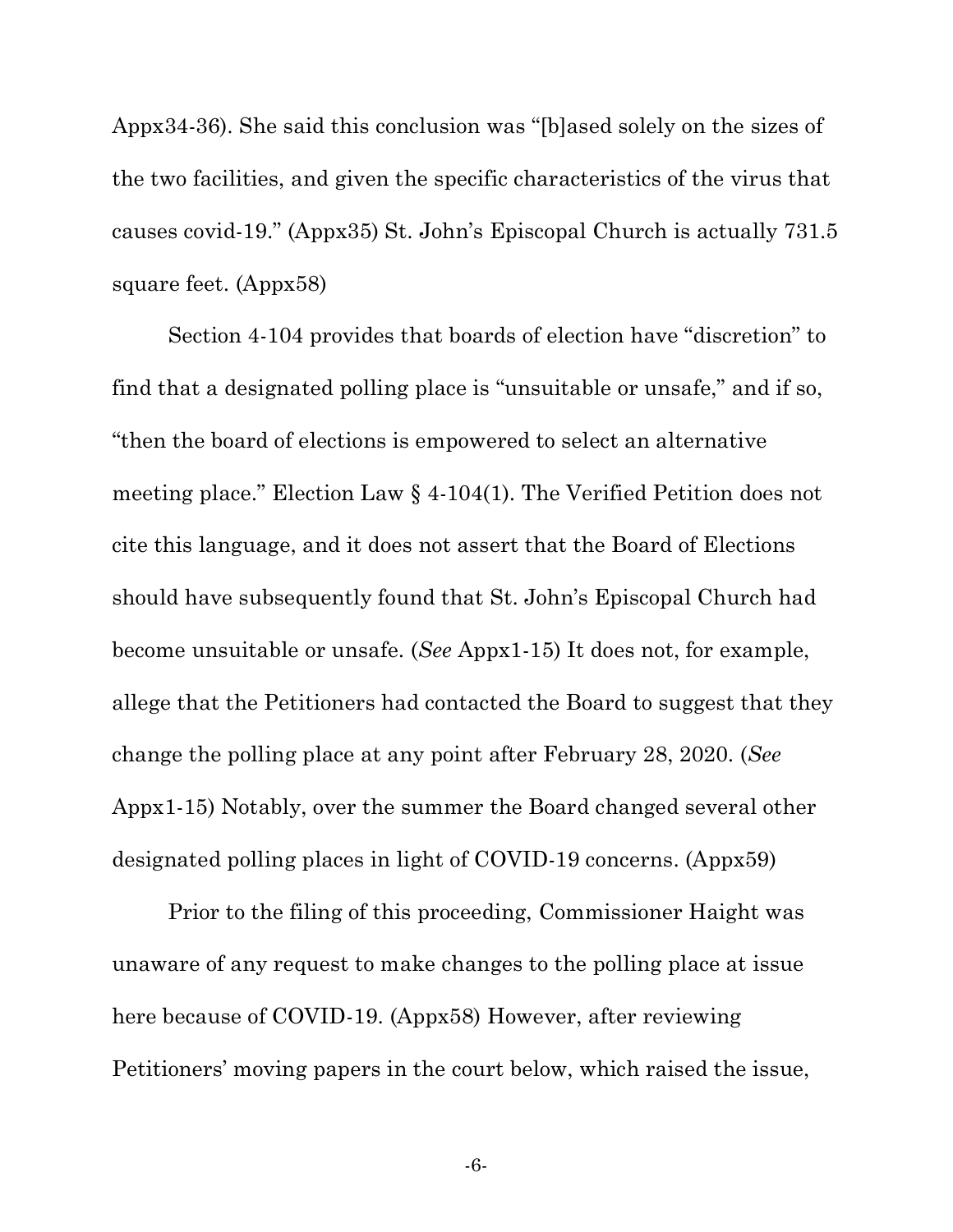Respondent contacted Anil Vaidan, MD MPH, who is the Commissioner of Behavioral and Community Health for Dutchess County. (Appx59) Dr. Vaidan advised Respondent that "having a poll location on Bard College campus may increase the potential for community transmission of COVID-19." (Appx59, Appx82) Among other issues, Dr. Vaidan pointed out that COVID-19 infections are surging among college populations, many of whom are asymptomatic. (Appx59, Appx82) Respondent provided this information to the Court with the strenuous caveat that these considerations were irrelevant to the designation made on March 13, 2020, which was the only relevant issue in the proceeding.

When Petitioners filed their *reply* brief on September 25, 2020, they included a copy of a letter they had purportedly sent to Respondent on August 25, 2020, *i.e.* 10 days before they filed this action. (Appx85- 88) In that letter, Petitioners had requested that the Board change the polling place to Bard's campus and listed six considerations that, in their view, would support the change. (*See* Appx85-87) Significantly, the letter made only oblique references to the COVID-19 pandemic. Specifically, the letter indicated that Bard would "have to operate the

-7-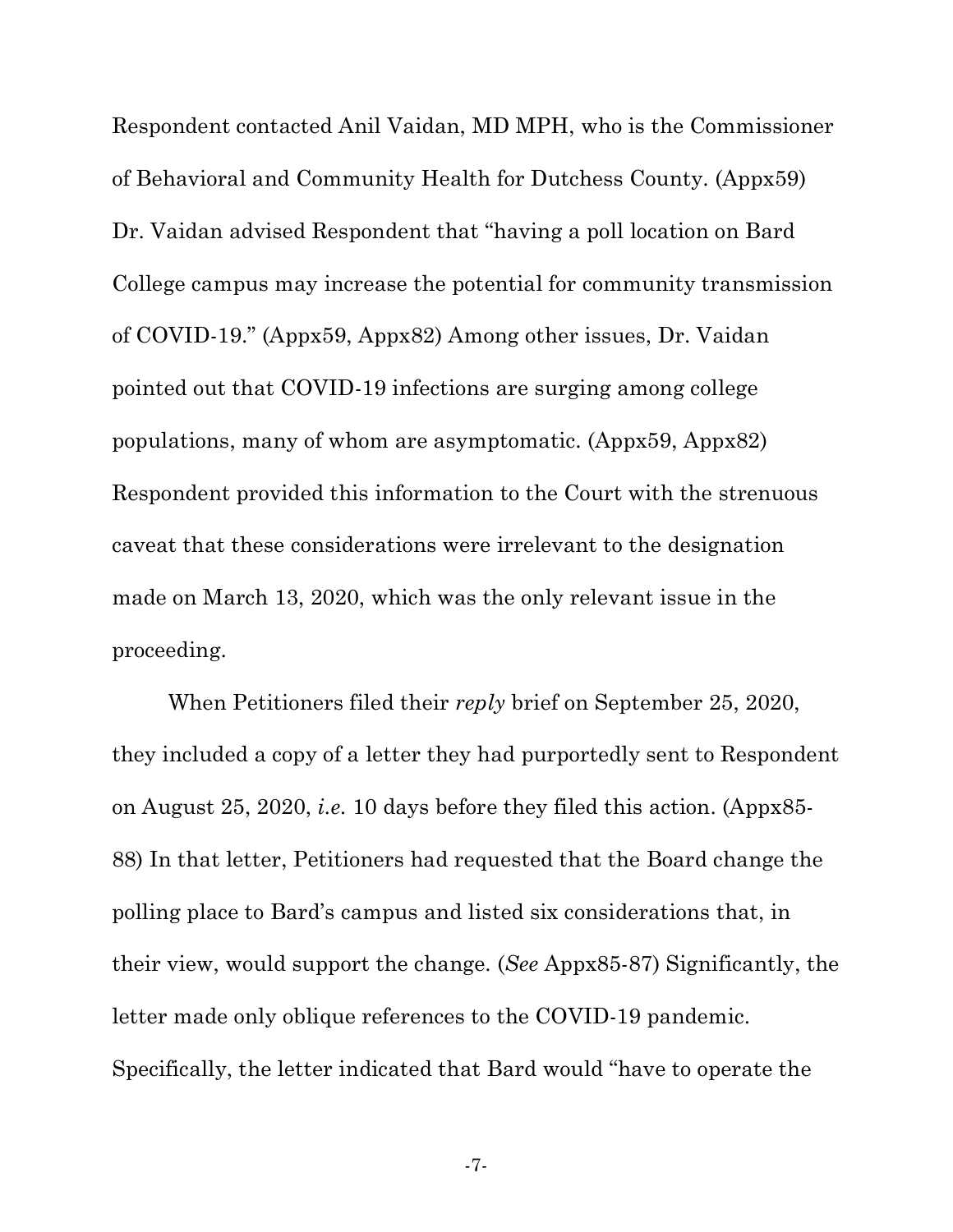shuttle to the Church at a reduced capacity due to COVID-19 social distancing guidelines," that Bard's Student Center was larger and would "accommodate much longer lines of socially-distanced people," and that "the Student Center presently is fully operational . . . consistent with all . . . recognized public health guidance pertinent to the pandemic." (Appx85-87) There was no evidence that the Board had made any decision, final or otherwise, with respect to this letter.

On October 14, 2020, the Supreme Court issued a Decision and Order that denied relief to Petitioners. (Appx102-03) The court declined to consider Petitioners' claims that the polling place did not comply with the ADA and that COVID-19 made the polling place unsafe because "[t]he Court can only adjudicate the controversies lawfully before it." (Appx102) The court explained that Petitioners' "Article 78 proceeding . . . challeng[ed] respondents' March 13, 2020 polling place designation. Petitioners did not file a declaratory judgment action or articulate a theory in this Article 78 proceeding proving grounds upon which the Court could direct the Board of Elections to take any specific action based on the COVID-19 pandemic." (Appx102)

-8-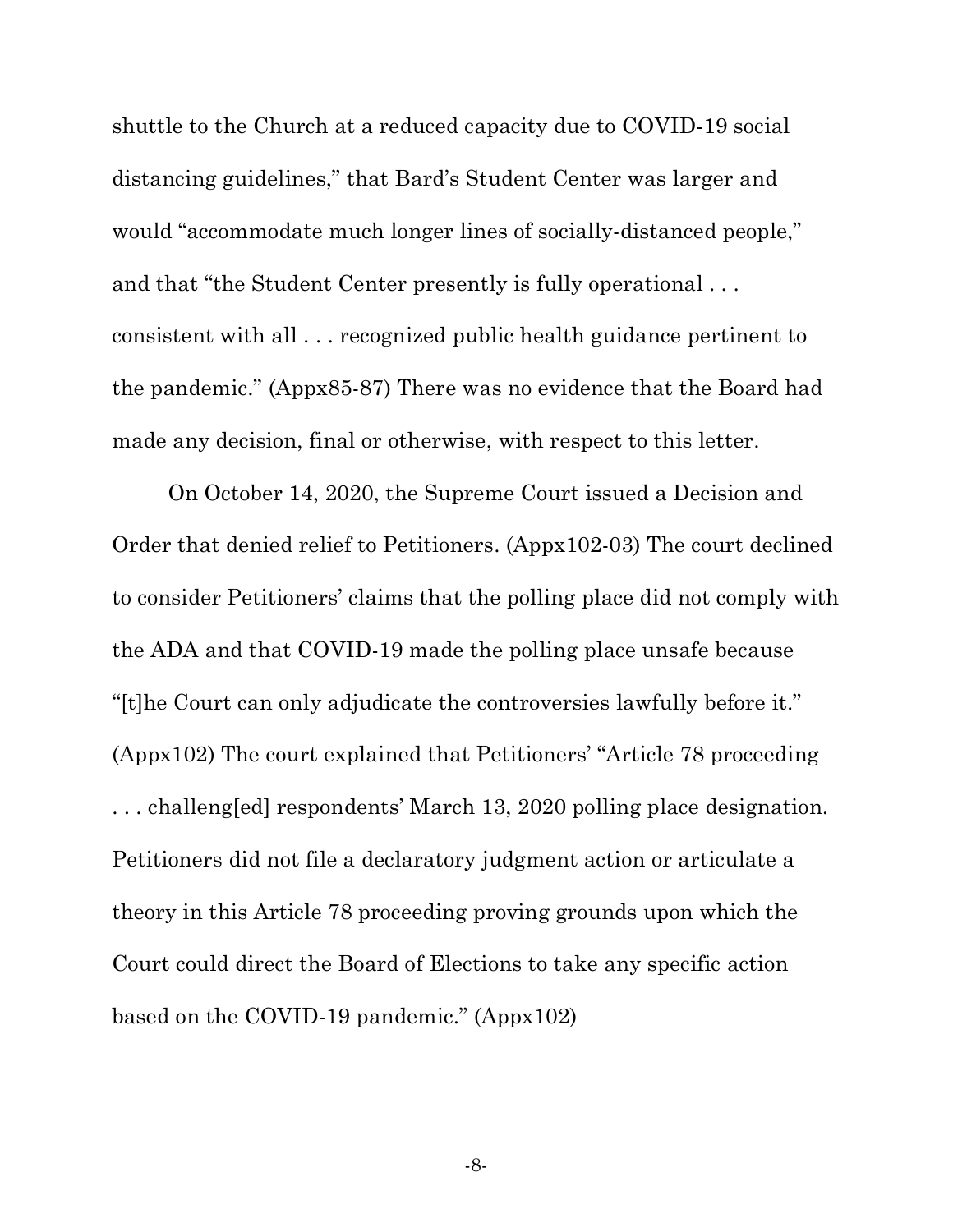As to the March 13, 2020 decision, the court found "that the selection of the St. John's Episcopal Church, which has been used as a polling place for many years, is not so arbitrary, unreasonable or capricious as to compel a conclusion that Respondents have abused their discretion in selecting it. Nor have the Petitioners submitted evidence that the location of the polling place is so inconvenient or unsuitable as to impede or restrain any eligible voter from casting a ballot." (Appx102) The Court concluded that "Petitioners have failed to establish that the decision to retain the Episcopal Church as a polling place served to disenfranchise voters or was arbitrary and capricious, an abuse of law or an abuse of discretion." (Appx102)

Finally, the court observed that it "has the authority to convert an Article 78 proceeding to a plenary action, [but] it decline[d] to do so here based [on] the timing of petitioners' commencement of this proceeding and the procedural posture. The November 3, 2020 election is 21 days away." (Appx102)

Shortly after the court issued its decision, the Board changed a different polling place in Dutchess County, and Petitioners moved to reargue or renew. (Appx112-24) At approximately 6:00 p.m. on Friday,

-9-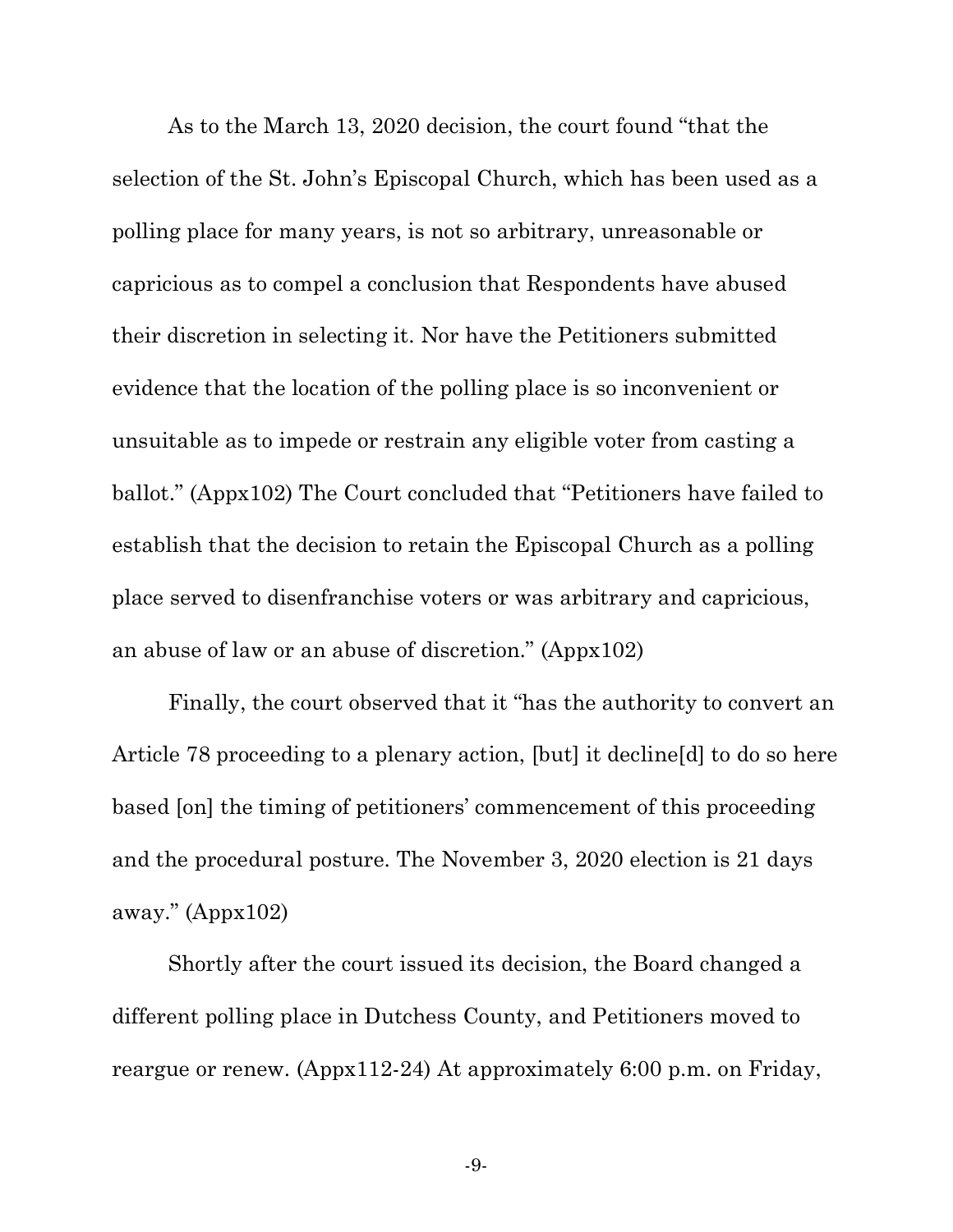October 23, 2020, the court granted the motion to renew and ordered that "[t]he District 5 polling place shall be moved from the St. John's Episcopal Church in Red Hook, N.Y. to the Bertelsmann Campus Center at Bard College[.]" (Appx138) The court recited that Respondent had "submitted an affidavit stating that the election was too close in time to enable a change in the polling site that would be fair to all voters." (Appx137) The court stated that "[a]s stated in the decision and order, it was largely on this basis that the court found that the determination not to move the polling place was based in reason and not arbitrary and capricious or an abuse of discretion." (Appx137) The court concluded that "[t]he basis for this court's decision and order has now been eliminated since the primary factor identified by Commissioner Haight and relied upon by this court was simply untrue." (Appx138)

Significantly, the Department of Health requires colleges and universities to develop and submit plans for reopening and operating their campuses before *See* New York State Department of Health, Interim Guidance for Higher Education During the COVID-19 Public Health Emergency at p. 1 (Jun. 28, 2020), *available at*

-10-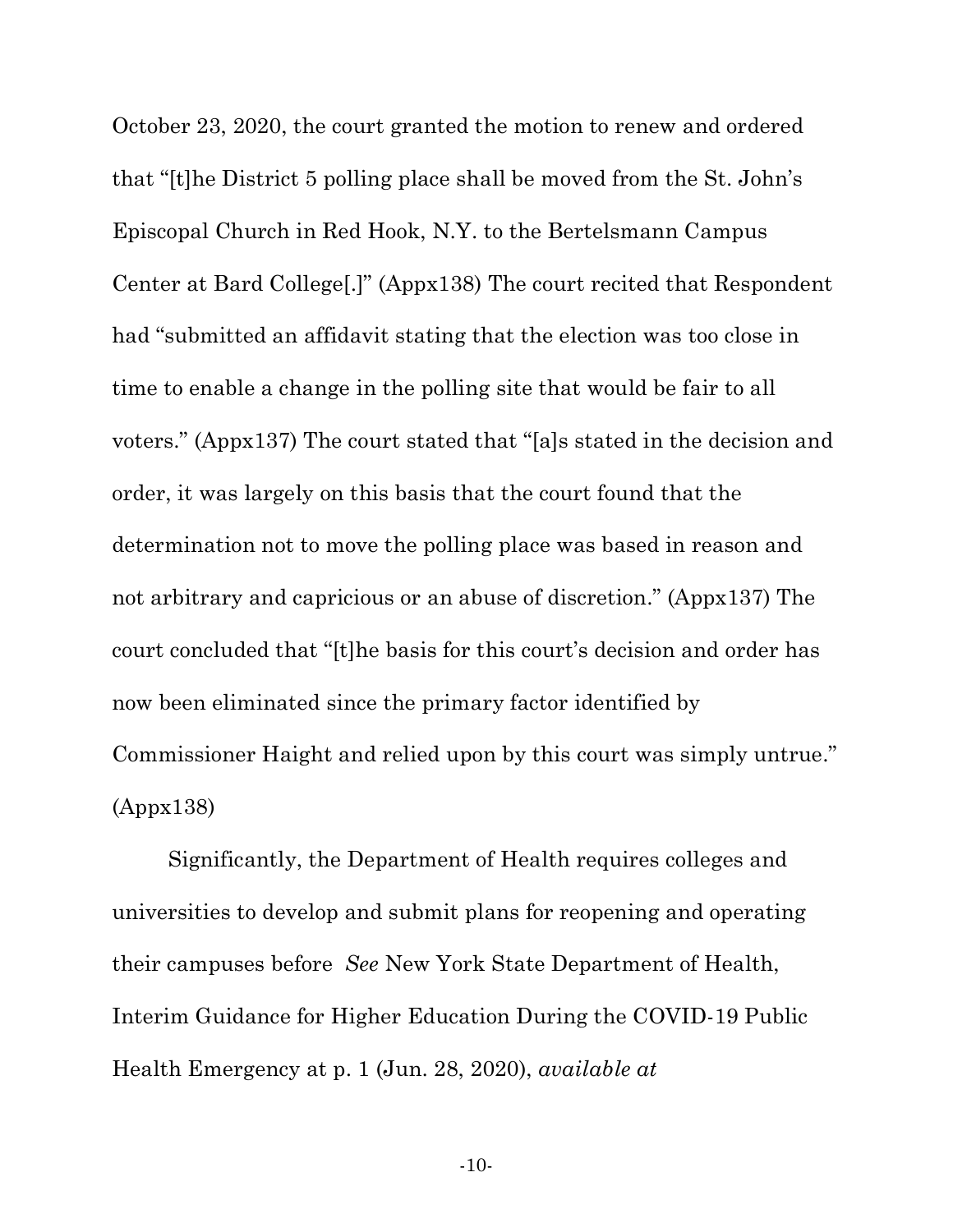https://www.governor.ny.gov/sites/governor.ny.gov/files/atoms/files/High er\_Education\_Detailed\_Guidelines.pdf (last visited Oct. 26, 2020). These plans address (among other things) how to address visitors to campus. In addition, the Election Law requires the Board to complete an access survey "for every polling site . . . *prior* to its designation." Election Law § 4-104(1-b) (emphasis added). Yesterday (Sunday), Respondent Commissioner Haight drove past the "closed" signs that surround Bard's campus and attempted to inspect the Student Center as a polling place. Security forced him to leave campus, notwithstanding his attempt to explain that he was from the Board and was attempting to inspect a polling place.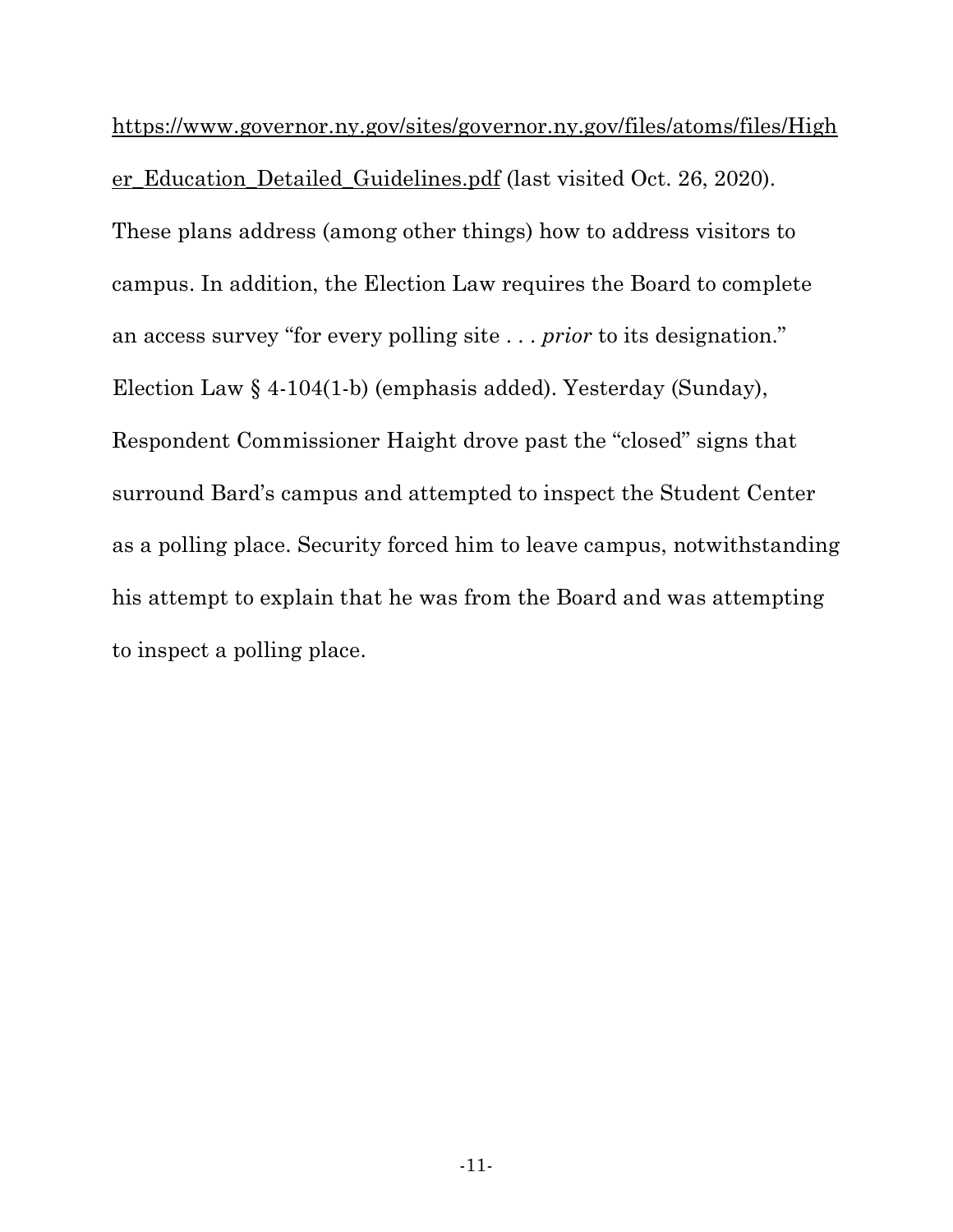#### **ARGUMENT**

The court below was correct when it ruled, on October 14, 2020, that the Petitioners' claims about COVID-19 were not before the court because they were not before the Board at the time it designated polling places. The court below was also correct when it ruled, in that same decision and order, that Petitioners had not articulated a claim or theory under which Article 78 relief would be available to direct the Board to take action by changing the polling place. Both of these rulings rested on firmly established principles of agency review. Specifically, judicial review of agency decisions looks only to the considerations that were before the agency at the time of its decision. And, review in the form of certiorari or mandamus to review is only available where there has been a final determination. No material consideration changed between October 14, 2020, when the court below rejected Petitioners' claim on its merits, and October 23, 2020, when the court modified its prior ruling to order unprecedented relief—that the Board change the polling place to a specified new location.

Moreover, even if Petitioners were entitled to relief on the merits, it was a manifest abuse of discretion to order a polling place change 11

-12-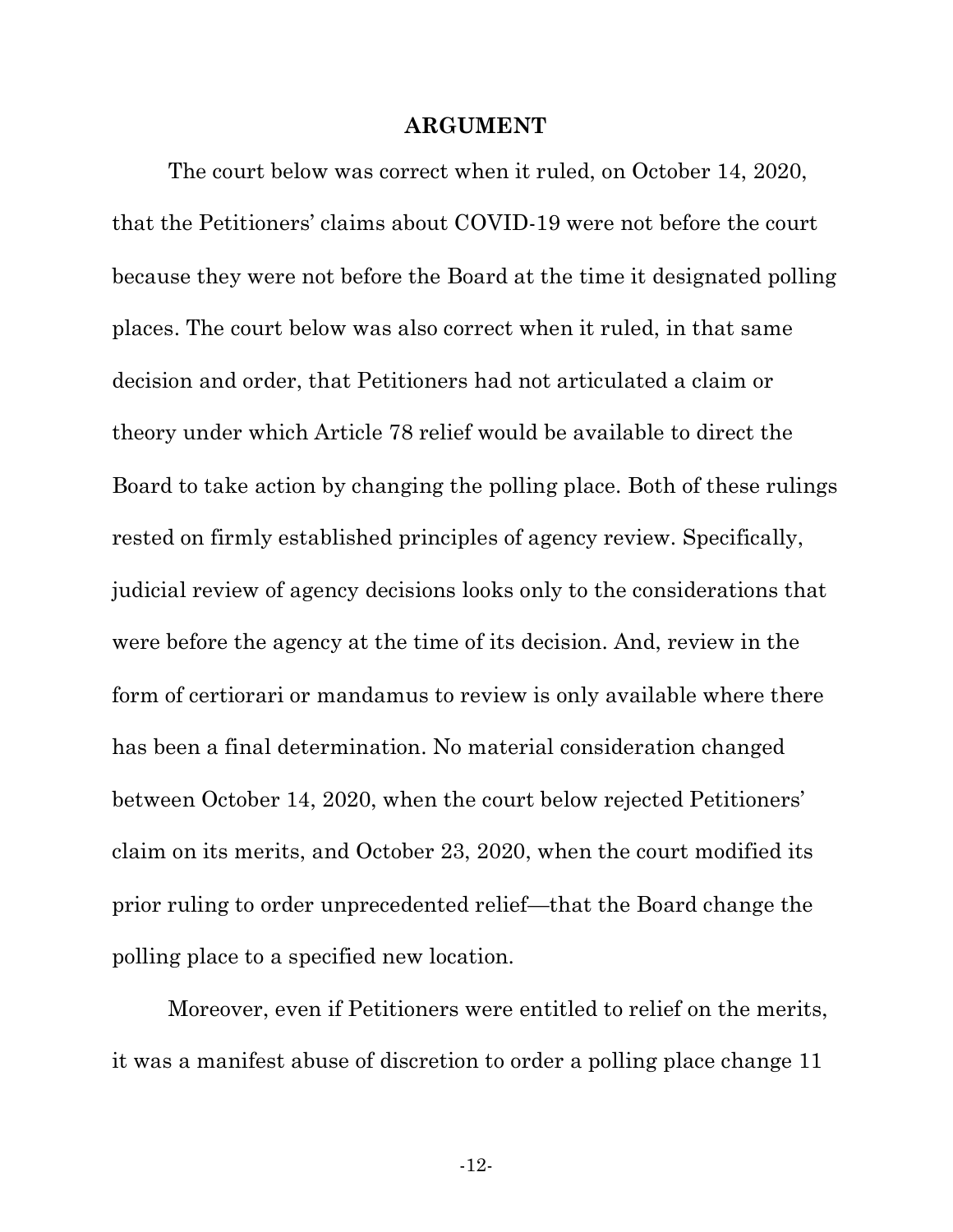days before the date of a scheduled election. Changing the status quo by ordering this relief would only be appropriate if the designated polling place was actually unavailable. Petitioners' claim that their preferred polling place would be "better" was no justification for changing the status quo in this manner, particularly where the Petitioners had waited until September to bring their claims.

#### **I) The Court Erred in Granting Relief on the Basis of Considerations that were Not Before the Board of Elections at the Time of the Polling Place Designation**

It is well established that a court reviewing an agency's determination "must judge the propriety of such action solely by the grounds invoked by the agency." *Montauk Improvement, Inc. v. Proccacino*, 41 N.Y.2d 913, 913, 394 N.Y.S.2d 619 (1977) (*quoting SEC v. Chenery Corp.*, 332 U.S. 194, 196 (1947)) (other citation omitted); *accord Scherbyn v. Boces*, 77 N.Y.2d 753, 758, 570 N.Y.S.2d 474 (1991). This means that a court cannot consider grounds that are raised *after* the agency's decision, such as grounds that are raised for the first time in pleadings. *See Scherbyn*, 77 N.Y.2d at 759. "Judicial review of an administrative determination is limited to the ground invoked by the administrative body at the time of the decision." *Tamulinas v. Bd. of*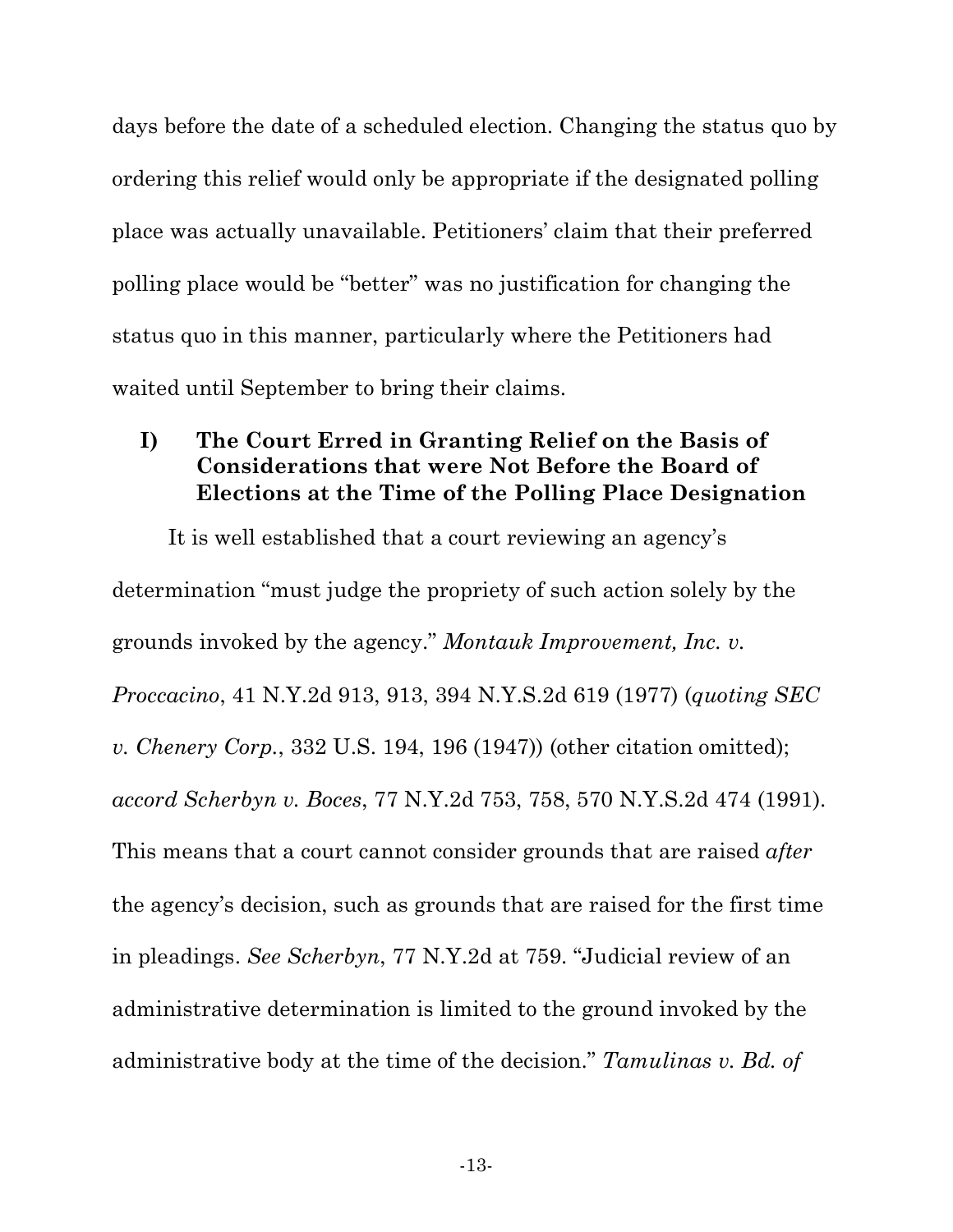*Educ.*, 279 A.D.2d 527, 529, 719 N.Y.S.2d 660 (2d Dep't 2001) *(citing Scherbyn*, 77 N.Y.2d at 758-59).

The case at bar is an Article 78 proceeding that challenges the polling place designation that the Board of Elections made on March 13, 2020. The Verified Petition does not identify any other agency determination that is at issue.

However, when the court below granted Petitioners' motion to renew and then granted relief, it cited to "the affidavit of Felicia Keesing, a professor with expertise in the transmission of infectious diseases stating that the proposed polling place at Bard College is a safer option based upon the smaller size and layout of St. John's Episcopal Church." (Appx137) That affidavit (declaration) was executed on September 4, 2020, months *after* the March 13, 2020 decision that was actually at issue. (Appx36) The considerations in this declaration were never before the Board until Petitioners filed this action, making it self-evident that the Board did not abuse its discretion in failing to consider them. Notable, furthermore, is that the court below wholly ignored the input provided by the Dutchess County Health Commissioner when it tacitly chose to give more weight to the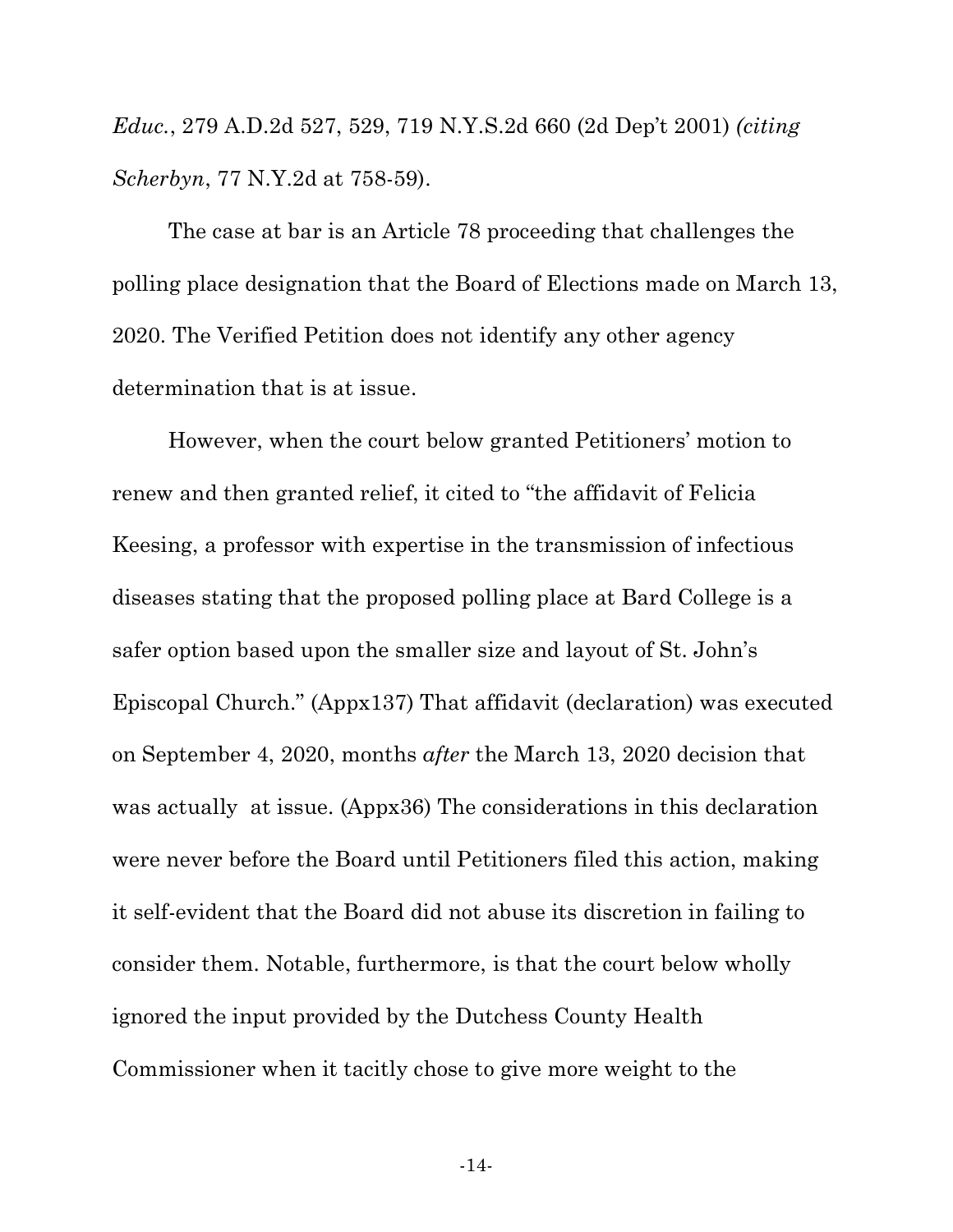testimony of the Bard professor. But, of course, "the court's role is not to consider whether there was a better alternative, to weigh alternative actions, to resolve disputes among the parties' experts, or to enforce its own judgment about the [ultimate question], but to determine whether the agency followed the mandated procedure and its determination was not arbitrary, an abuse of discretion, or affected by an error of law." *Ordonez v. City of New York*, 60 Misc. 3d 1213(A), 110 N.Y.S.3d 222 (Supr. Ct., New York Co. 2018) (*citing Kellner v. City of New York Dep't of Sanitation*, 107 A.D.3d 529, 529-30 (1st Dep't 2013)).

The court below erred when it relied on evidence from September 2020 to conclude that that the Board was arbitrary and capricious when it issued its polling place designations on March 13, 2020.

#### **II) The Court Erred Because there was No Final Determination to Review**

Article 78 codifies, and replaces, the common law writs of mandamus, prohibition and certiorari. *See* CPLR § 7801; *New York City Health & Hospitals Corp. v. McBarnette*, 84 N.Y.2d 194, 204, 616 N.Y.S.2d 1 (1994); *De Milio v. Borghard*, 55 N.Y.2d 216, 219, 448 N.Y.S.2d 441 (1982). While Petitioner's claims concern the Election Law, the Election Law confers no inherent authority to hear Election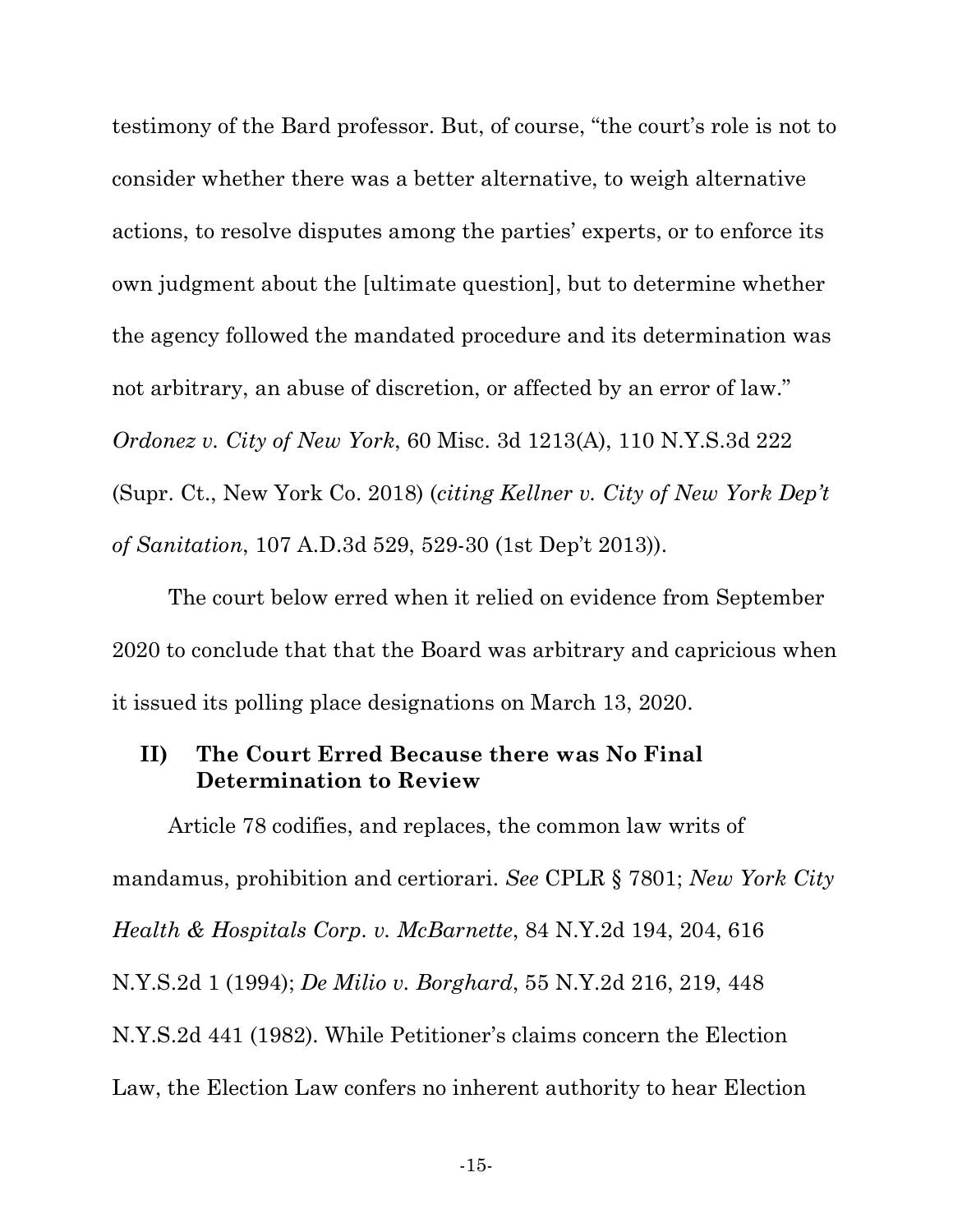Law matters. *See Lisa v. Bd. of Elections*, 54 A.D.2d 746, 746-47, 387 N.Y.S.2d 876 (2d Dep't 1976) (citations omitted). Thus, because no provision of the Election Law creates a cause of action to challenge polling place determinations, Article 78 is the only means of relief available to Petitioner—to the extent relief is available at all.

As we explain, no Article 78 relief is available on the facts presented here because, first, the decision to change a designated polling place is a discretionary one, and second, the Board has not made any determination, let alone a final determination, about changing the polling place for Election District 5.

The only form of Article 78 relief that is pertinent here is mandamus to review. Prohibition does not apply because this form of relief is available only when a "body or officer proceeded, is proceeding or is about to proceed without or in excess of jurisdiction." CPLR § 7803(2). No one contends that the Board lacks jurisdiction to designate and change polling places. And, review in the form of mandamus does not apply because this form of review is available only where "the duty sought to be enjoined is performance of an act commanded to be performed by law and involving no exercise of discretion." *Hamptons* 

-16-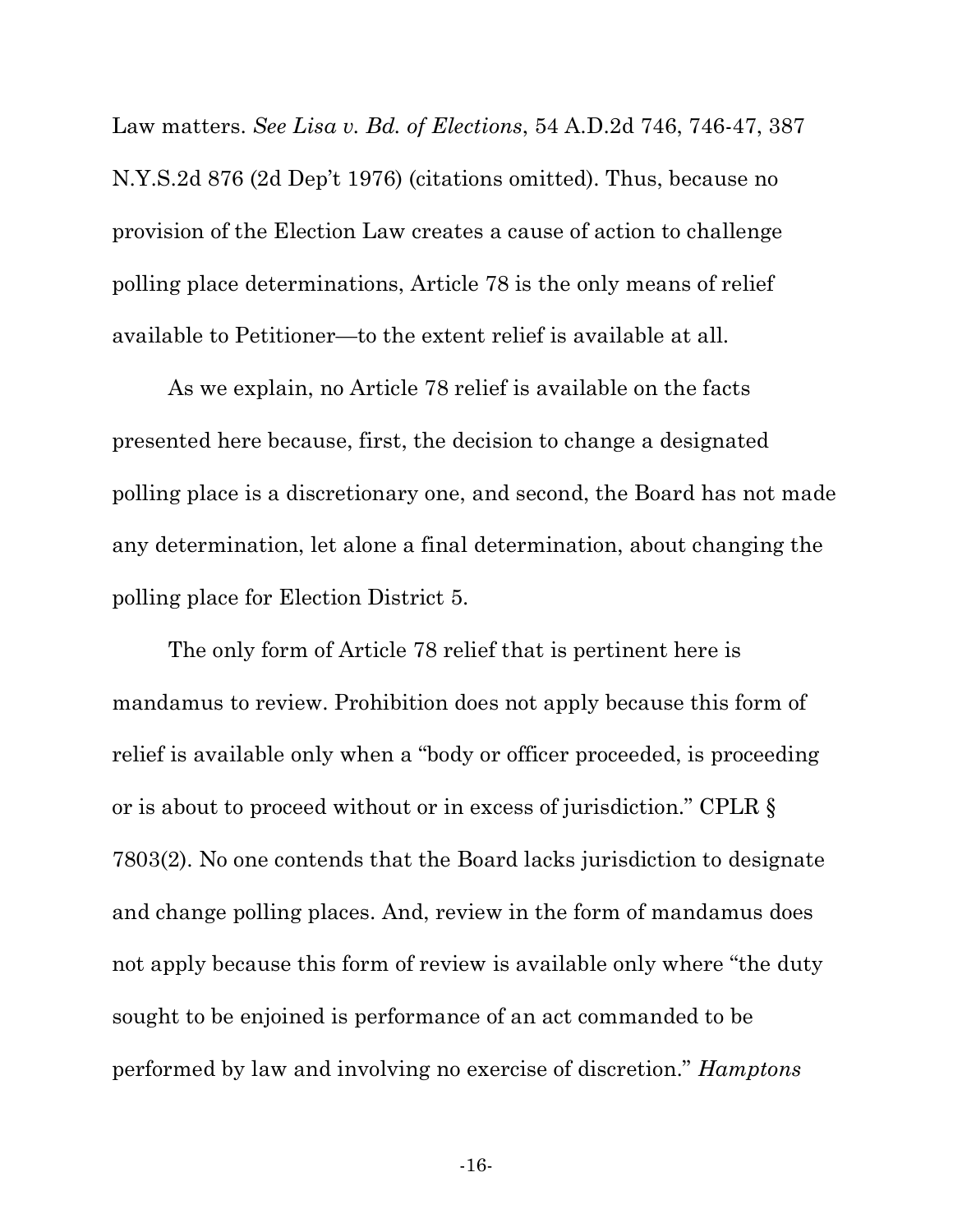*Hospital & Medical Center, Inc. v. Moore*, 52 N.Y.2d 88, 96, 436 N.Y.S.2d 239 (1981); *see also De Milio v. Borghard*, 55 N.Y.2d 216, 220, 448 N.Y.S.2d 441 (1982) ("the aggrievement does not arise from the final determination but from the refusal of the body or officer to act or to perform a duty enjoined by law" (quotation omitted)). Obviously, the selection of polling places is a function that inherently involves the exercise of discretion. And finally, certiorari is unavailable because there is no requirement of a quasi-judicial hearing before a board of elections designates polling places, nor before it changes a designated polling place. *See Scherbyn*, 77 N.Y.2d at 757.

The issue in a mandamus to review proceeding is "whether the agency determination was arbitrary and capricious or affected by an error of law." *Id.* at 758 (citations omitted). However, mandamus to review (like certiorari) is available only where an agency has made a "final determination." *See Hamptons Hospital*, 52 N.Y.2d 88 at 96. The Board of Elections has not made any determination, let alone a final determination, about Petitioners' contention that it should change the polling place for Election District 5 because of COVID-19 concerns. The Board has not, for example, opened a discussion about whether it

-17-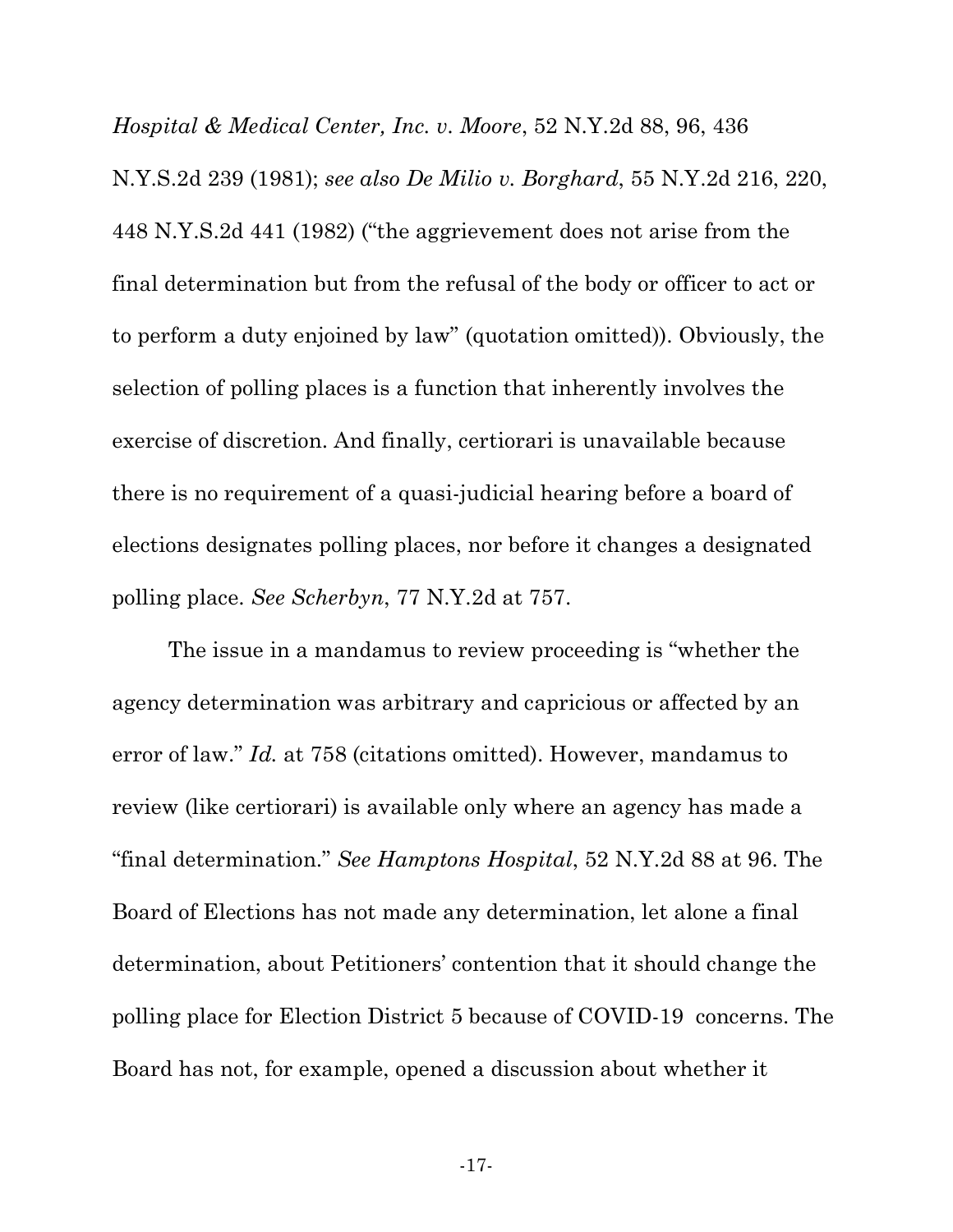should change the polling place because of COVID-19, and then reached a final determination (or any determination) that it should not. The Verified Petition does not, for example, contend that the Petitioners demanded a polling place change due to COVID-19 concerns, but were rebuffed.

Concededly, the Board's designation of polling places on March 13, 2020 is subject to review under the mandamus to review framework. *See Koeppel v. Southard*, 30 Misc. 2d 463, 464 (Supr. Ct., Nassau Co. 1961). And, if the Board were to then alter the status quo by changing a designated polling place, that determination would also be subject to review. *See Krowe v. Westchester Co. Bd. of Elections*, 155 A.D.3d 672, 673, 873 N.Y.S.2d 319 (2d Dep't 2017). But the situation here is markedly different. Here, the Verified Petition does not assert that the Board should consider using its discretionary power to change polling places to change the polling place for Election District 5. Nor does the Verified Petition identify any determination, let alone a final determination, about the matter. There is simply no final determination to review. *See Hamptons Hospital*, 52 N.Y.2d 88 at 96.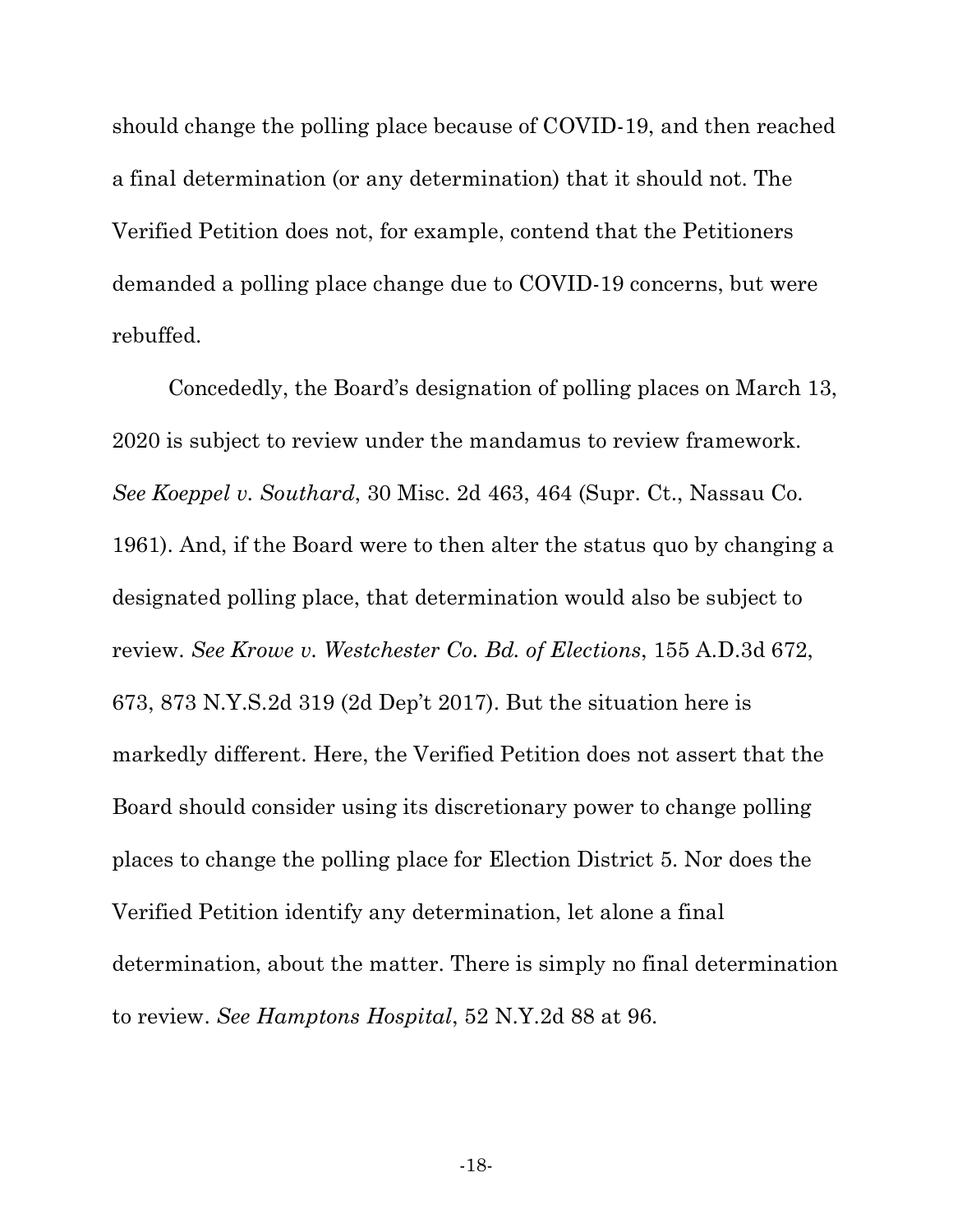Because there has been no final determination, there is no mandamus to review whether that final determination was arbitrary and capricious.

#### **III) The Court Below Abused its Discretion in Ordering a Polling Place Change 11 Days Before the Election**

Even if Petitioners had been entitled to relief, the relief that the court below ordered—to *change* the lawfully designated polling place 11 days before an election—was a manifest abuse of discretion, given that nothing indicated that people would be unable to vote if St. John's Episcopal Church remained the polling place. In order to grant relief, the court needed to address the balance of equities, which must support the grant of an injunction for relief to issue. *See Elow v. Svenningsen*, 58 A.D.3d 674, 675, 873 N.Y.S.2d 319 (2d Dep't 2009). This required the court to consider "exactly what practicalities and procedures would be entailed if the relief sought were granted." *Corso v. Albany Co. Bd. of Elections*, 90 A.D.2d 637, 638 (3d Dep't), *aff'd*, 57 N.Y.2d 950 (1982). In the absence of such detailed information, inaction may be preferable "where the existing polling places are located relatively close" and it appears that "no voter will be disenfranchised if the relief sought herein is not granted." *Id.*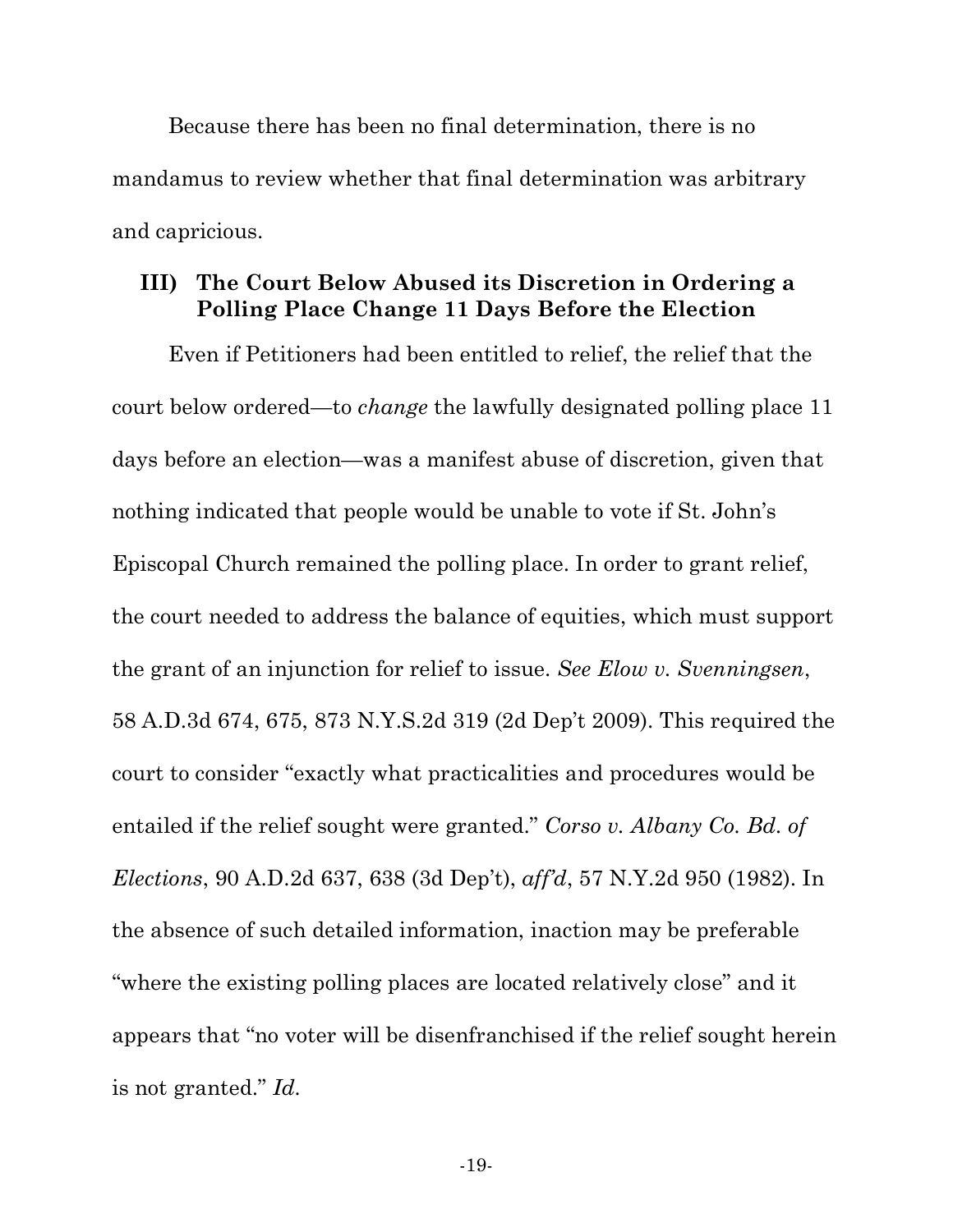In *Krowe v. Westchester County Board of Elections*, this Court ruled that a board of elections had abused its discretion when it had decided "to relocate the polling place less than three weeks before the election based only on a general advisement by an unnamed Town official that construction would be performed at the Town Hall on the day of the election." *Krowe*, 155 A.D.3d at 673. There, as here, "irreparable harm would result if the polling place were relocated, particularly at this late date." *Id.*

Similar too is *Koeppel v. Southard*, where the supreme court ruled that designating a "firehouse, which has been used as a polling place for a great many years and which has parking and other facilities, is not so arbitrary, unreasonable or capricious as to compel a conclusion that the commissioners have been guilty of an abuse of discretion in selecting it, nor is there any evidence, as distinguished from argument, that the location of the polling place is so inconvenient or unsuitable as to have impeded or restrained any eligible voter from casting his ballot." *Koeppel*, 30 Misc. 2d at 464. This is also the case here.

The court below abused its discretion when it ordered the Board to change the polling place 11 days before the date of a national election

-20-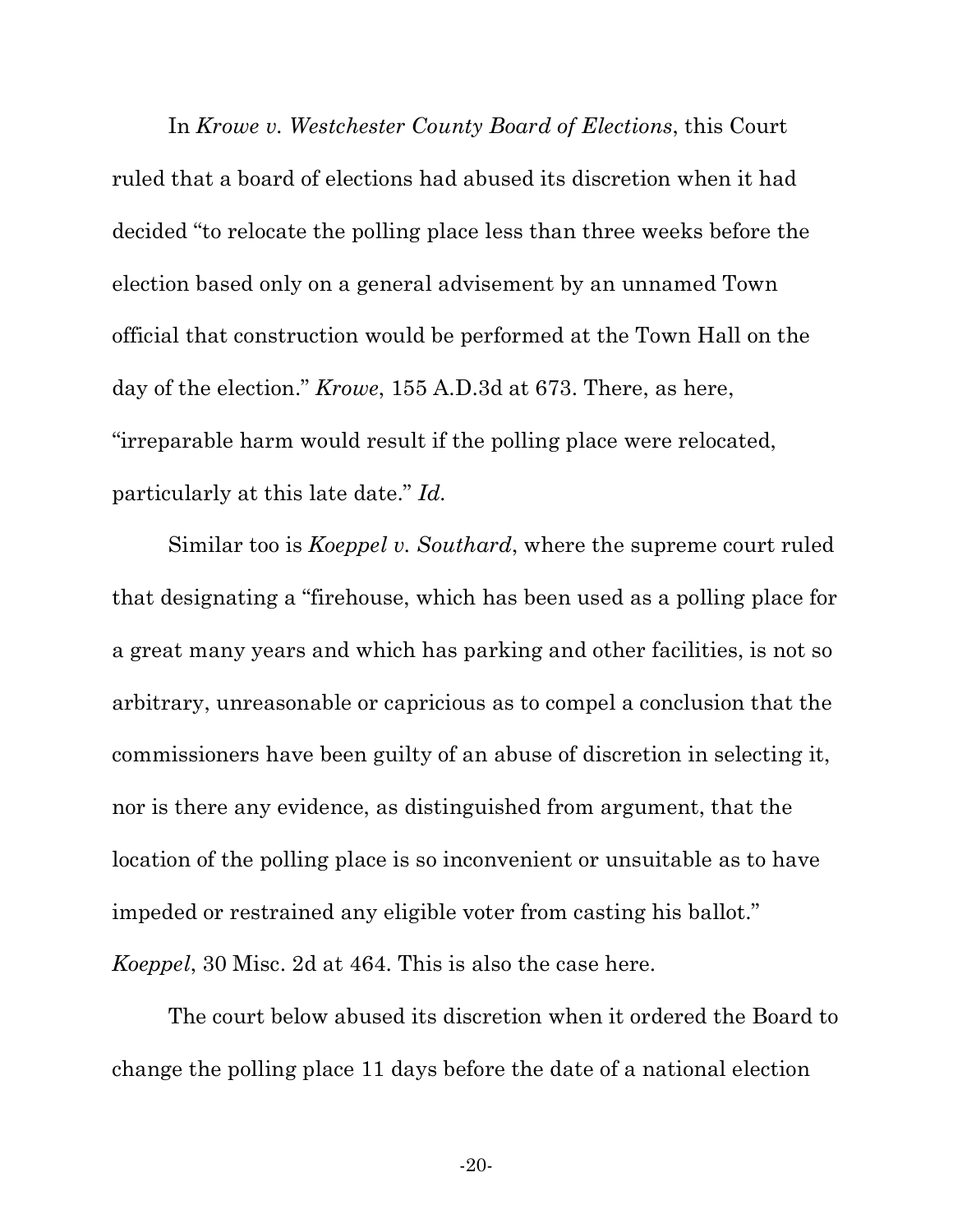where the undisputed evidence was that the current, lawfully designated polling place would not prevent anyone from voting. While it would presumably be permissible to change a polling place 11 days before an election if the polling place had actually become unavailable for example, if a tornado had inflicted substantial damage—it was an abuse of discretion to order a new polling place on such short notice where the essential gravamen of Petitioners' claims is that another polling place would be "better." This is bolstered by the Election Law's requirement that the Board inspect and approve polling places prior to designating them, as well as by the fact that Department of Health regulations appear to require Bard to update its reopening plans to address the proposed new use of its campus. In the absence of a true emergency situation, the need to take these actions weighs strongly against the last-minute change. Notably, the polling place change made on October 15, 2020 was made 19 days in advance of the election which, while less than ideal, allowed a significantly larger window of time. The change the court ordered after the close of business on a Friday affords at most 11 days—and really, in effect, 8 days, since the first business day after this decision is today.

-21-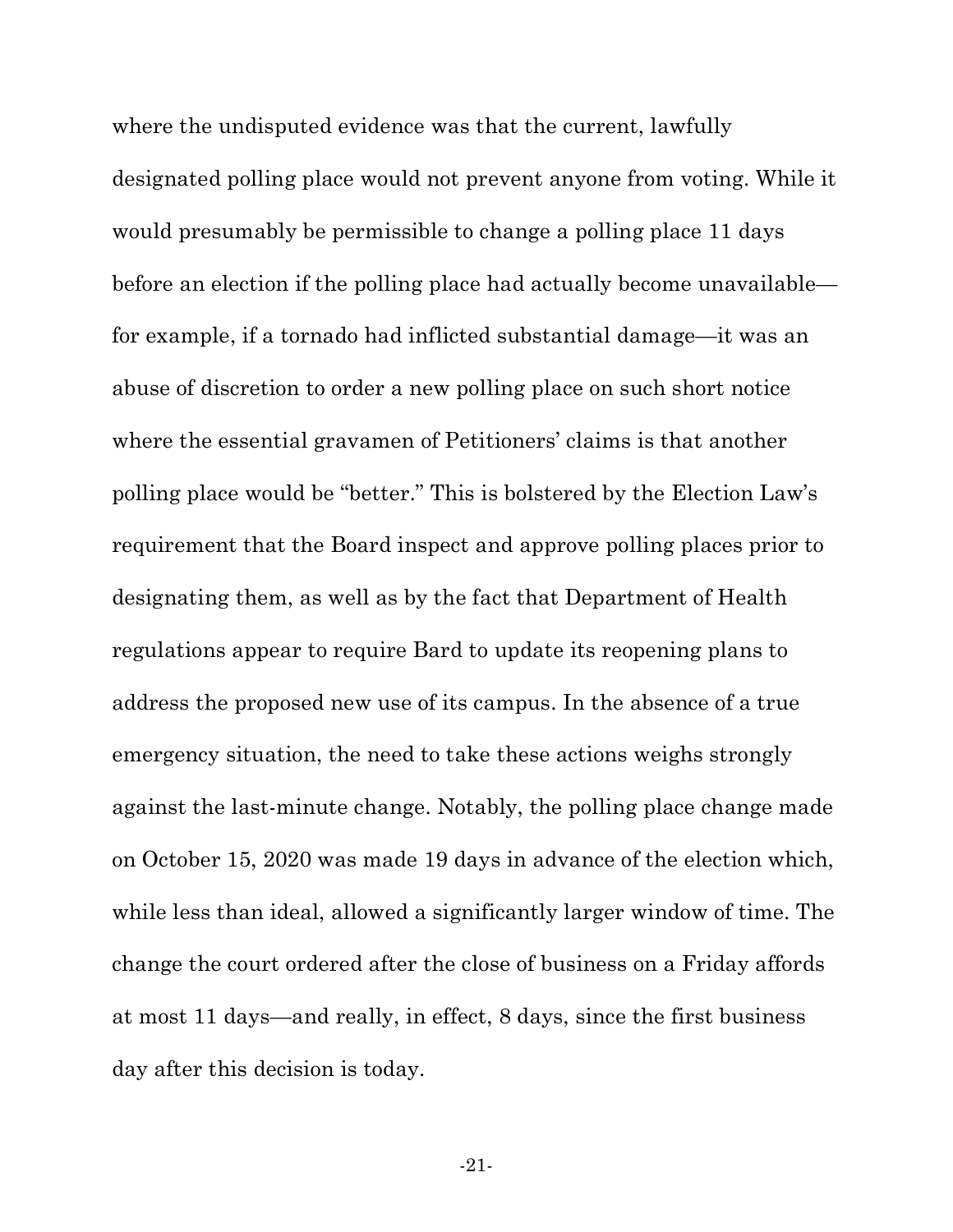## **IV) Conclusion**

The Court should reverse the decision and order of the court below (Appx136-38) that modified its prior decision and order (Appx98-103) by directing the Board to move the polling place.

Dated: 26 October 2020

Driffm

David D. Jensen DAVID JENSEN PLLC 33 Henry Street Beacon, New York 12508 (212) 380-6615